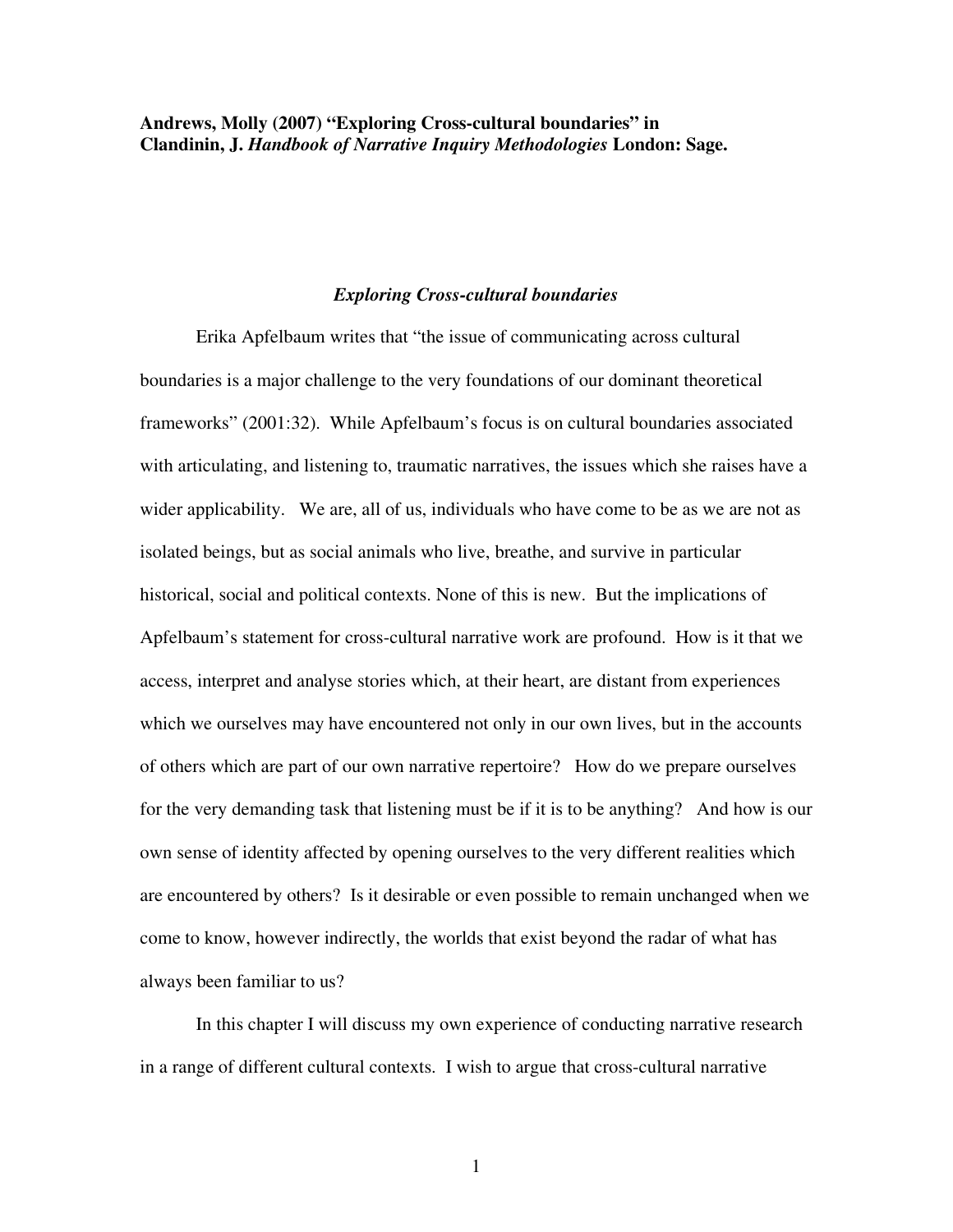research is predicated upon narrative imagination (Brockmeier 2005); put simply, if we wish to access the frameworks of meaning for others, we must be willing and able to imagine a world other than the one we know. I will argue that narrative imagination, which Donoghue describes as "the seeing of difference" (cited in Brockmeier 2005), lies at the heart of cross-cultural research. The argument that I will make here is not new; indeed, Marcus Aurelius, in the second century AD, claimed that "to become world citizens we must cultivate in ourselves a capacity for sympathetic imagination" (cited in Nussbaum 1997: 85). In this chapter, I will explore what comprises that imagination, and through a discussion of some of my own research, will discuss what happens when our imaginations fail us, as inevitably they do from time to time.

Let me first give you a very brief overview of my entry into this discussion. I was born and educated in the United States. In the mid-1980s, I came to England to register for a Ph.D., and I have remained in England for most of the time since then. When people hear me speak, they often ask about my accent, unable to place it neatly onto either side of the Atlantic. The one-line response which I have developed over the years offer the explanation that I was dropped in the middle of the Atlantic Ocean, somewhere between the east coast of the United States and England. My cultural placement lies in this vast body of water, which encompasses both the country of my origin and that of my current life, as well as all my journeys in-between and beyond. Bhabha (1994) describes a process of cultural hybridization which entails "the migrant's double vision", whereby an individual moves with "psychic uncertainty across boundaries of cultural difference" (cited in Selby 2004, pp. 2-5) What is particularly appealing about Bhabha's description, and Selby's use of his work, is that the product of the hybridization is a new entity, one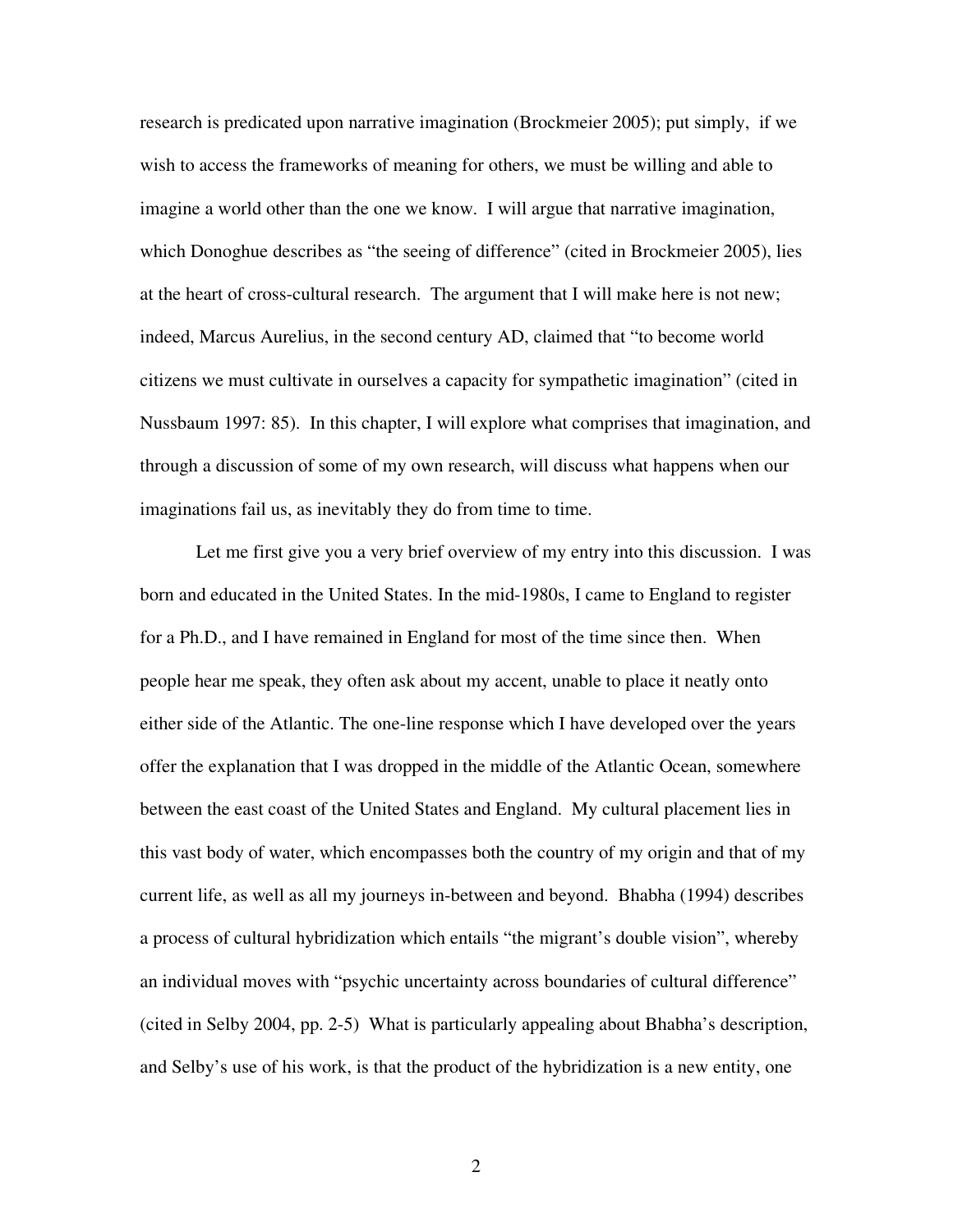which is not reducible to its component parts. It is, rather, an integration of two or more worlds which are integrated one into the other. This wandering between cultural borderlands thus affords for a ripening of creativity.

Over the past two decades, I have been involved in narrative research which has brought me not only to England and the United States, but to East Germany and South Africa as well. In England, I examined the phenomenon of lifelong socialist activism as displayed in the lives of fifteen British women and men who had been politically active on the left for 50 years or longer. In the United States, my research shifted to an exploration of the meaning of patriotism, as expressed in the political activism of a small group of anti-war protesters. Three years after the fall of the Berlin Wall, I spent six months in the German Democratic Republic (GDR), speaking with forty women and men about their views of what had happened to their country, and how this affected their own sense of self. This research, which included a series of interviews with one of the architects of East Germany's truth commission, led to another project; using the transcripts of South Africa's Truth and Reconciliation, I explored negotiations of forgiveness in highly public and politicized contexts.

The four projects outlined above, while all very different, did nonetheless have some common ground between them. First, and fundamentally, they were all conducted by me, and as such were guided in some sense by the same, or at least similar, meaningmaking framework. In producing the narrative about my own narrative research, the connection between the projects is highlighted; there is a clear relationship between my interests and I can, in hindsight, identify the subsequent imprint of one project upon another. Second, the central focus for each of these projects is the study of individual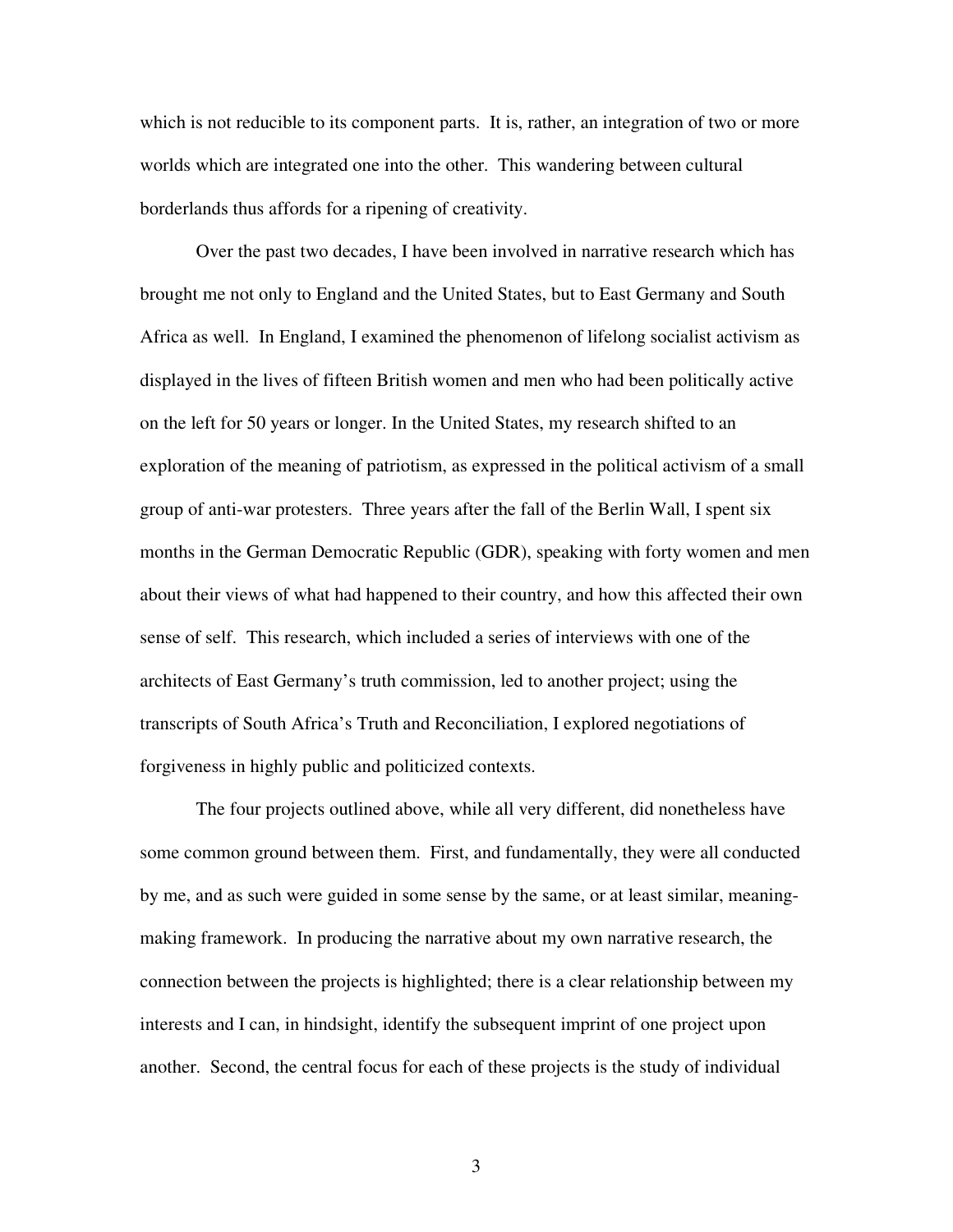lives in highly politicized contexts. I have always been interested in the ways in which people make sense of the historical times in which they live, and have taken C. Wright Mills' injunction very seriously in my work:

continually work out and revise your views of the problems of history, the problems of biography, and the problems of social structure in which biography and history intersect. Keep you eyes open to the varieties of individuality, and to the modes of epochal change. (Mills 1959:225)

This is the problem I have returned to, and will always return to, in my research. How does this individual with whom I am speaking reflect wider social and historical changes which form the context of his or her life? I am convinced that if I can listen closely enough, there is much to learn from every story that one might gather. For society really is comprised of human lives, and if we can begin to understand the framework which lends meaning to these lives, then we have taken the important first step to being able to access the wider framework of meaning that is the binding agent of a culture.

Anthropologist Clifford Geertz, in his classic *The Interpretation of Cultures* (1973) argues that culture cannot be separated from meaning.

Culture… is public, like a burlesqued wink or a mock sheep raid… The thing to ask about a burlesqued wink or a mock sheep raid is …what their import is: what it is, ridicule or challenge, irony or anger, snobbery or pride, that, in their occurrence and through their agency, is getting said (p. 10).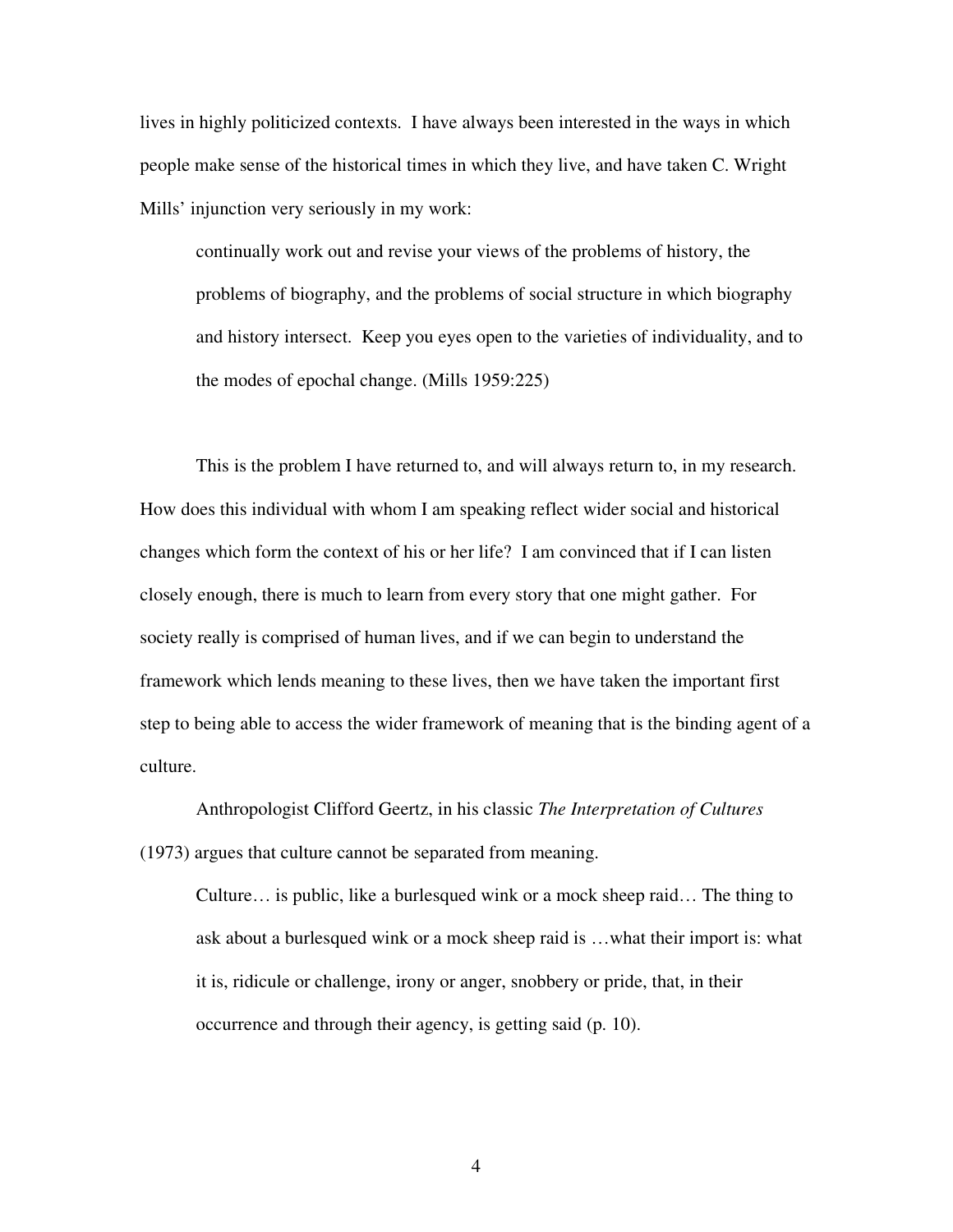For Geertz,, culture and meaning are accessed not through the universal and generalizable, but through exploration of fine detail. "We must", Geertz advises us, "descend into detail" (p. 53), for "Seeing heaven in a grain of sand is not a trick only poets can accomplish" (p. 44). Apfelbaum, too, makes a similar claim: "The singularity of experience offers one of the possible ways to confront the universal" (2000:173). Geertz argues that good interpretation "takes us into the heart of that of which it is an interpretation" (p. 18).

My research has always been guided by a similar outlook, and this journey "into the heart" has most often taken the form of in-depth life history interviews. Paraphrasing Robert Jay Lifton's explanation of the methodology he used in his research on Nazi doctors, "my assumption from the beginning, in keeping with my twenty-five years of research [in my case slightly shorter] was that the best way to learn about [a group of people] was to talk to them" (1986: 6). Geertz describes the goal of his research in the following way:

We are not … seeking either to become natives… or to mimic them. Only romantics or spies would seem to find point in that. We are seeking, in the widened sense of the term in which it encompasses very much more than talk, to converse with them, a matter a great deal more difficult, and not only with strangers, than is commonly recognized (p. 13).

I have spent many hours, over many years, conversing with a small group of people about their lives. The framework of my research projects has invariably changed in the course of the research, as I encounter new systems of meaning, and of making sense of the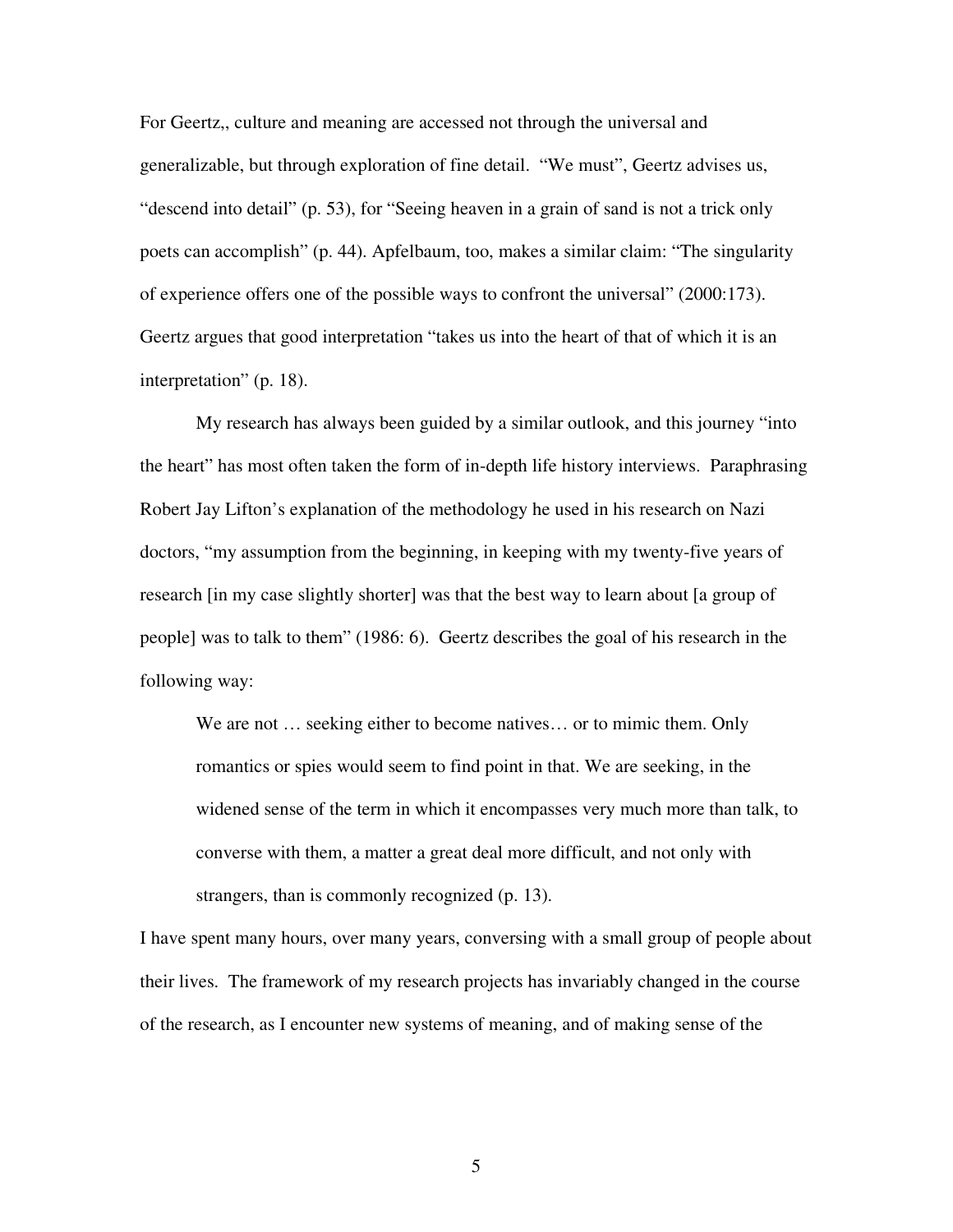world. Rosaldo (1993) describes this 'interpretive approach', associated with Geertz, in the following way:

> Ethnographers begin research with a set of questions, revise them throughout the course of inquiry, and in the end emerge with different questions than they started with. One's surprise at the answer to a question, in other words, requires one to revise the question until lessening surprises or diminishing returns indicate a stopping point (p. 7).

This approach contrasts with more traditional methodology which has been employed to learn about other cultures. Ember and Ember (2001), for instance, produce a seven-point set of guide-lines which are meant to assist researchers in cross-cultural research. The first of these reads; "Ask a clear *one-sentence* research question" (p. 136; italics in the original). Steps two and three consist of "Formulate at least one hypothesis to test" and "Operationalize each variable in the hypothesis" (p. 136). In contrast to Geertz, the focus of these authors is on that which can be generalized across cultures. For me personally, such an approach does not help to transport me to where I want to go: someplace that I have not been before, and where I may well not know what questions might be relevant until I am well on my journey.

And so my route has been a different one to that prescribed by Ember and Ember; mine has been an attempt to converse, in the deep sense identified by Geertz earlier, with women and men from different cultures. Some of these conversations have been very concentrated, typified by my encounter with Sebastian Kleinschmidt, an East German philosopher and literary critic, who was the editor of the well-known journal *Sinn und Form.* I had been given his name and contact details by someone who knew the area of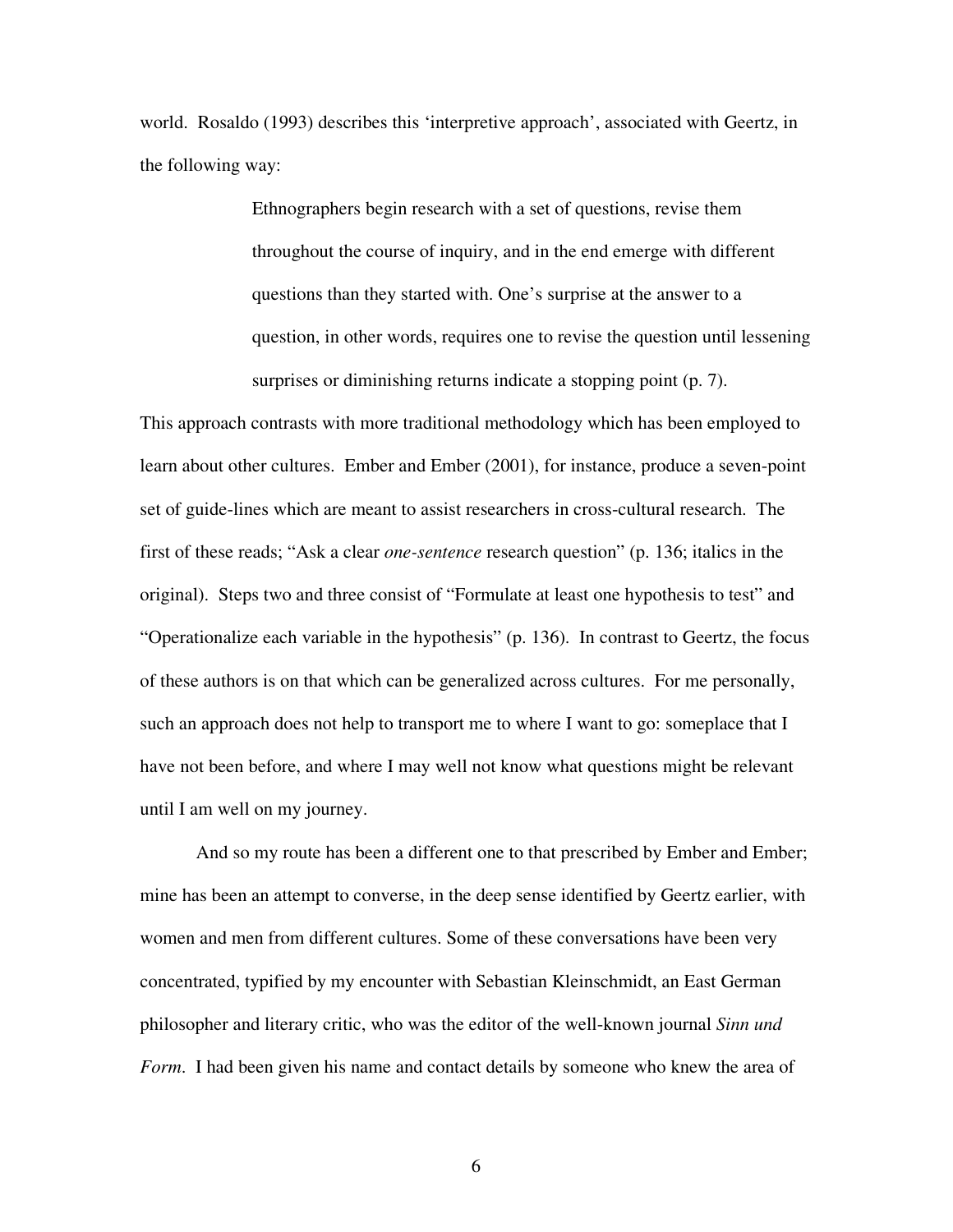my research project. Kleinschmidt agreed to be interviewed, and my translator and I arrived at his home early one afternoon. Once I turned on the tape, he did not stop talking. Not for more than five hours. It was as if I was standing at the base of Niagra Falls, capturing on tape the flood of thought and emotion which spilled forth from Sebastian Kleinschmidt, as he described in much detail the life he had led in his country which was no longer, and the implications of the momentous changes which had happened in his own life. Here, surely, was a transforming self in a transforming society. But as intensive and engaging as this meeting was, we were never to meet again. He had said what he had to say. We had his life history, and ultimately this would become part of a much larger data set, his individual story only one small part in the fabric of this community's collective memory.

But my relationships with those I have interviewed have not always been so transitory. Indeed, at the time of writing this chapter, I continue to be in conversation with some of the women and men who participated in my study of lifetime British socialist activists which I began twenty years ago this month. I have written elsewhere about the importance of these ongoing conversations in my life (Andrews 2003a). The question of what constitutes data becomes rather blurred when researchers develop ongoing relationships with those who participate in their projects. Using the icon of the tape recorder as an ultimate arbitrator of this murky area, however, my interviews were almost always conducted one-on-one. That is to say that regardless of the social context that often formed the backdrop of my visits (including sometimes staying in their homes, visiting friends with them, and often becoming integrated into the larger family gatherings), I was guided in my life history work by the sense that people's abilities to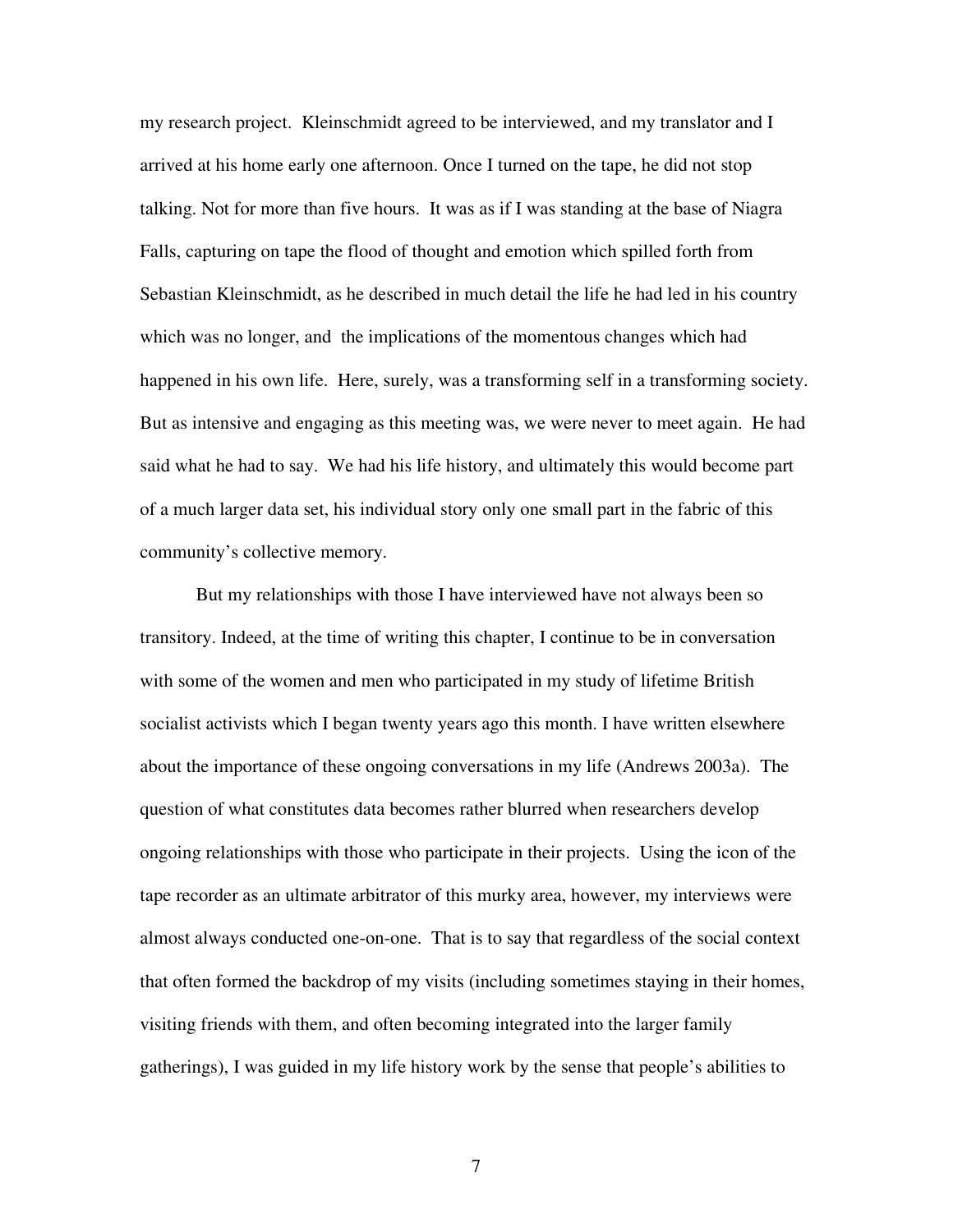think and talk about the events, as well as the overall meaning, in their lives are most developed when they are on their own – or rather on their own with me, the researcher.

#### *Life histories and cultural practice*

Although I can still see some reasons for conducting life history research in this fashion, I now see that this very method is itself indicative of my own cultural lens. Why is it that we assume that social animals such as human beings make the most coherent, or most meaningful sense of their lives when they are virtually stranded on their own with a stranger and a recording machine? Qi Wang and Jens Brockmeier describe autobiographical remembering as form of cultural practice (Wang and Brockmeier 2002). They argue that the very notion of autobiographical memory is itself a cultural product. They cite the work of Greenwald (1980) who states that individuals who are socialized in the West "remember their past as if it were a drama in which the self is the leading player; moreover, in the drama of one's personal history the self acts in an alldetermining, 'totalitarian' fashion" (Wang and Brockmeier 2002: 46). This way of thinking about autobiographical memory emphasizes "individuality, autonomy and power in explicating and evaluating human lives" (p. 47). Wang and Brockmeier argue that

… the Western notion of autobiographical remembering as intimately connected to the development of an autonomous self is only one possible form in which individuals remember their pasts. There also exist other cultural genres of remembering, such as genres that are connected to a process of increasing social interrelatedness (p. 47).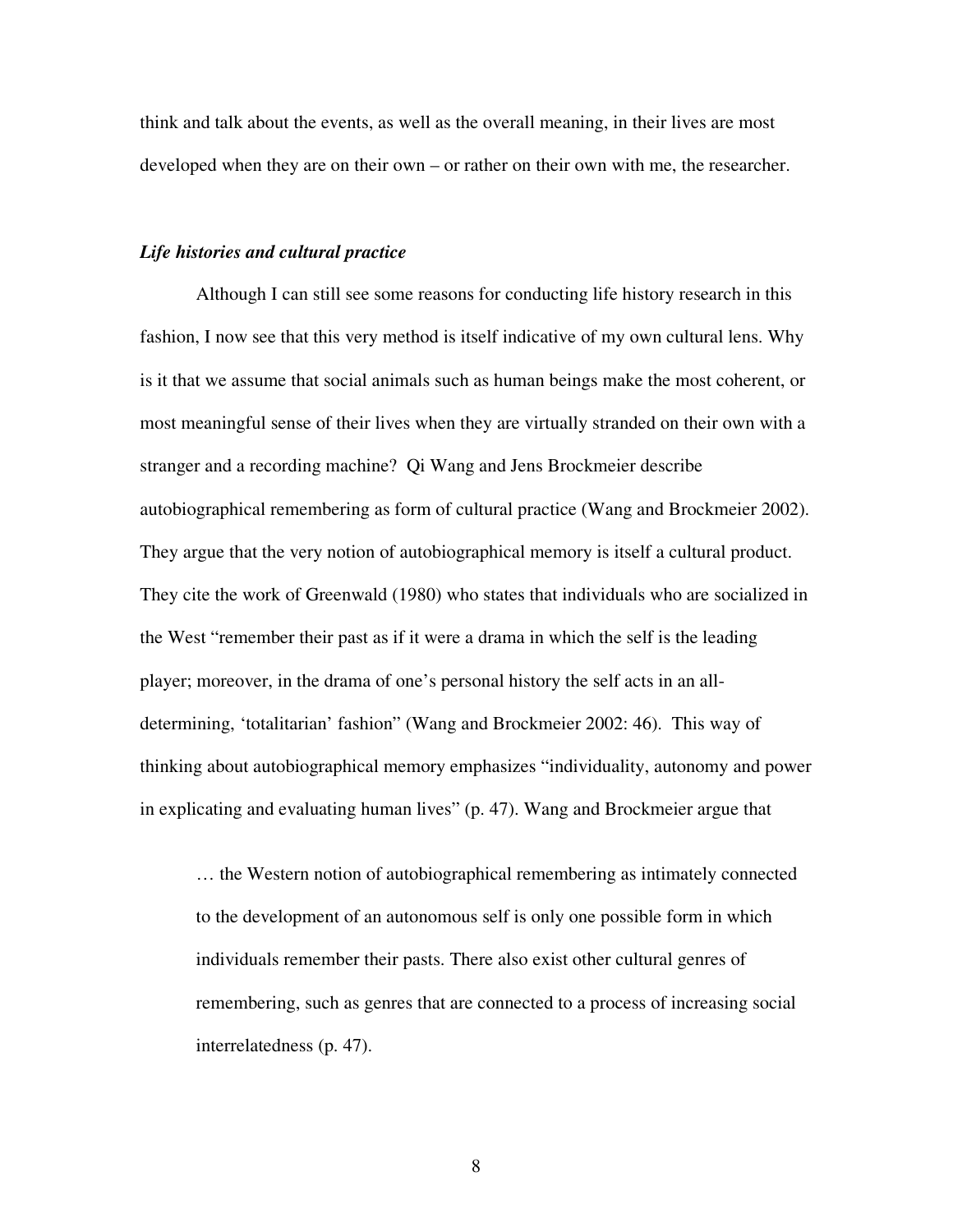In the West, there is a strong undercurrent of asking individuals to account for themselves as selves, to display ways in which they stand out from the rest of the crowd. We orient ourselves towards that which is unique about each individual, often while ignoring the social fabric which forms the framework of a person's life. Effectively, life history methodology enhances the salience of the distinctive boundaries between this self, the interviewee, and all others.

 My choice of the one-to-one life history method, with its emphasis on the unique life story, can be interpreted as a cultural signifier of my own socialization. There were several occasions during my research on lifetime socialist activists where it became clear that some respondents felt somewhat ill at ease spending so much time talking about themselves. While the descriptions of the events of their lives which they offered me challenged the notion of an isolated self (and indeed one can read these interviews as evidence for the social interrelatedness of individual identity), most of them, most of the time, nonetheless did what I asked them to do, which was to talk to me about their lives, and to do so on their own.

Eileen, one of the respondents in this study, writes to me after reading transcripts from our first interview:

I found it rather shocking because I felt it was very self-indulgent. I think that's what hit me and I think after our discussion I had felt the same… my reactions were "Oh dear, we do try to get away from our egos – how do you break out of the circle of your ego- and here I am locked into it."

But it was the very methodology which I had chosen which had caused her to be so "selfindulgent." Ironically, once she had agreed to the interview, she was strategically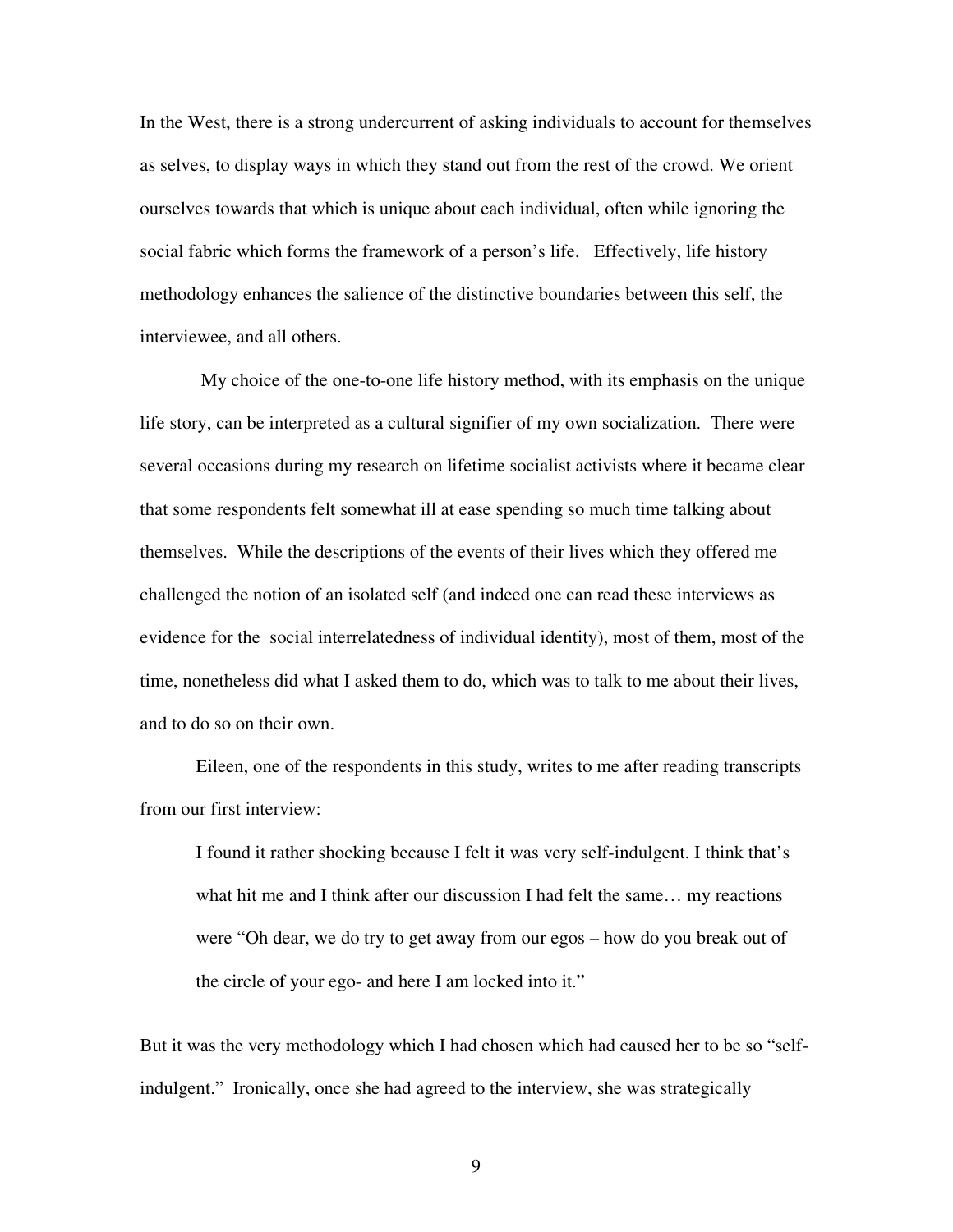positioned to provide an individualized account of a life which had been guided by acting, as part of a collective, in the social good. Other respondents in the study remarked upon my use of the word identity: "I don't really think of myself as having an identity" Mary told me. "Perhaps you as the younger generation think more in that kind of way. I wouldn't think many people go on consciously thinking about themselves really." But that is precisely what the life history asks of those who participate in our research.

Interestingly, my respondents had their own creative ways of circumventing this overly-individualistic orientation which underlay my chosen methodology. First, they gave me feedback such as that quoted above, communicating their discomfort with this overly narrow lens. Upon occasion, they would invite a spouse or family member to sit with us while we spoke. Their accounts were almost always peppered with "ghostly" audiences" (Langellier 2000): all of those people, and political movements, which had been critical to the selves they had become. And finally, nearly all of them expressed much curiosity about the others in my study; how did they respond to this question or that? What did they feel about a certain current event? How had they balanced responsibilities to their political work and to their families? The questions persisted for such a long time that I decided that I owed it to all of them to arrange a meeting for those who were able and/or wished to attend. Many of them made the journey across England, to come for afternoon tea in the home where I rented a room. There we sat and talked, and talked, and talked. They behaved as if they knew one another intimately, though this was their first time meeting, and expressed a desire to keep in touch. They joked that if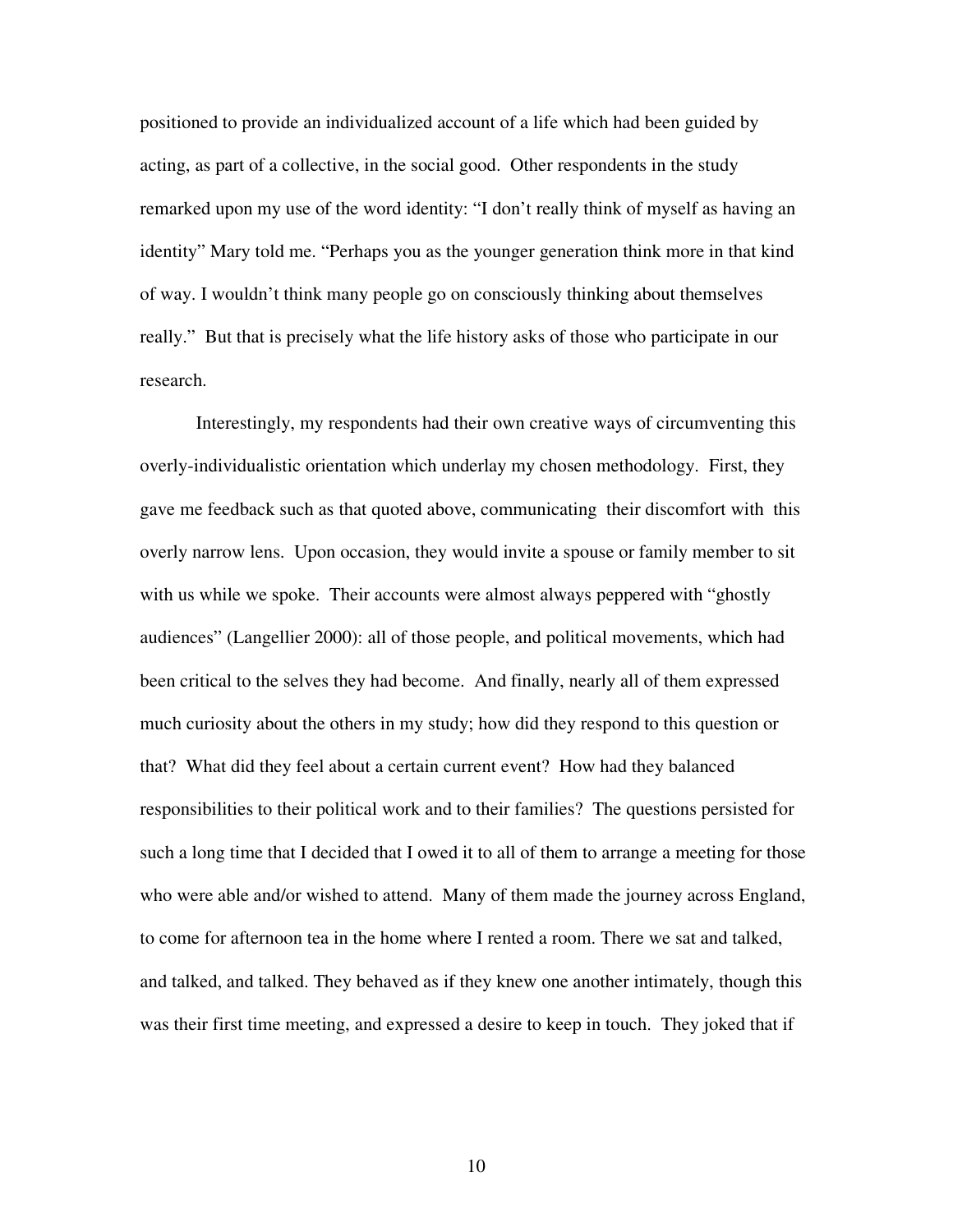they did not see each other on this side of the heavenly divide, they would meet in the not too distant future on the other.

The individualistic focus of the method was less apparent in other settings, perhaps due to the content of the research projects. It is not wholly surprising that people who have devoted their lives to social movements would experience some discomfort with the individual accounting I was asking of them. All of the interviews I conducted in East Germany were with at least three people present (myself, the interviewee, and my translator). The addition of the translator had a number of effects on the conversations which we had (Andrews 1995), including enhancing the sense that we were participating in a social gathering. The multiple directions of communication - between myself and the translator, the translator and the interviewee, and even at times the attempts at direct communication between the interviewee and myself - added to the semblance that we constituted a micro-community, an example of the 'three or more' basis of group life. My primary translator was also my close friend, who had generously offered me space to sleep on her floor for several months. In the midst of conducting our interviews, I celebrated my birthday, and through her instigation, we invited a number of the interviewees to my party in her loft. It is unlikely that I would have made such a gesture had I conducted the interviews on my own.

My research in East Germany included interviews with three women - Irene Kukutz, Barbel Bohley, and Katja Havemann - whose group, Women for Peace, had been a very effective voice for political change in the years leading up to 1989. In the summer of 1989, as thousands began to pour out of East Germany through the Hungarian border, these three friends sat together in the garden and promised one another that the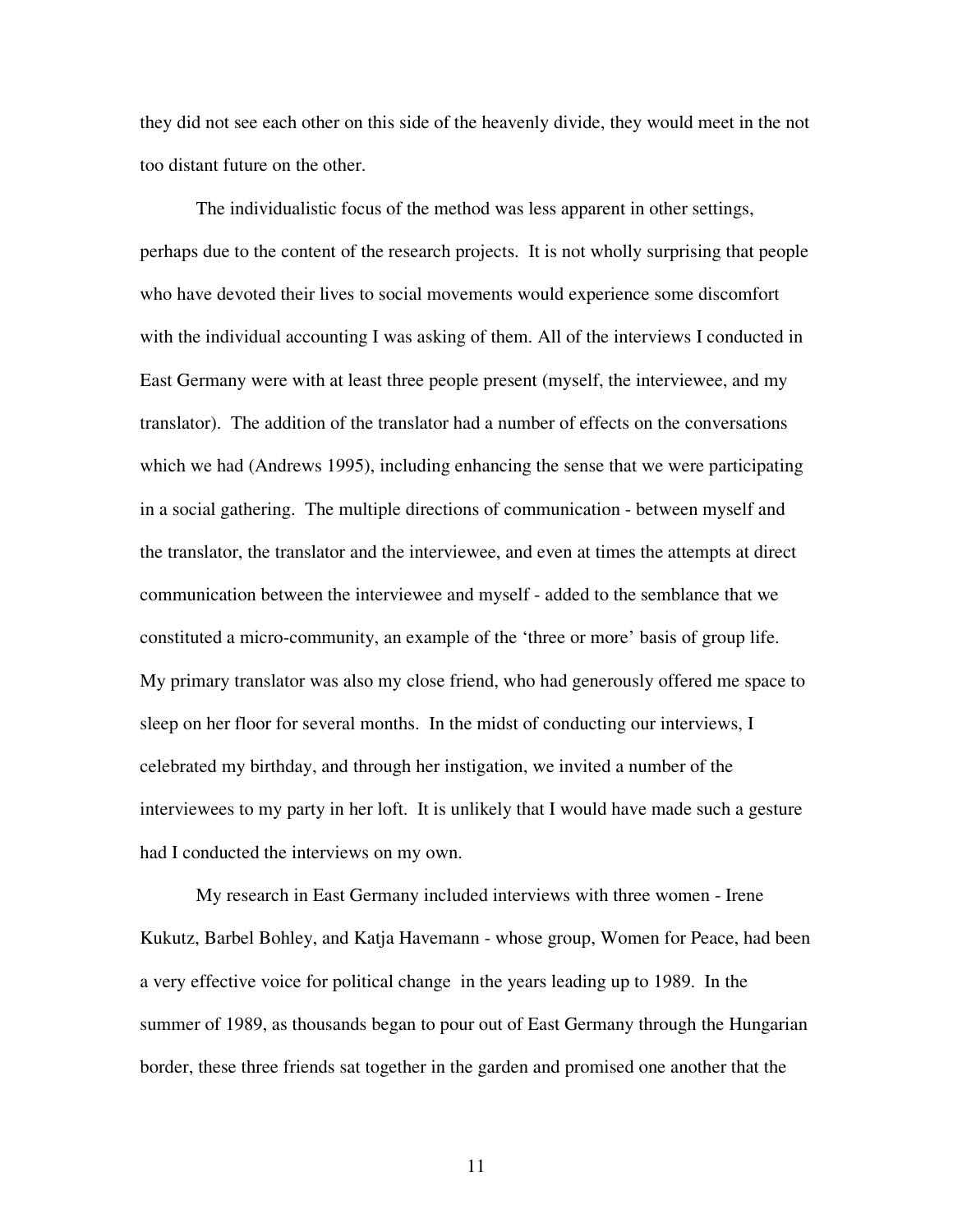following year they would travel together to Italy, a place which for them represented all that had been previously forbidden to them. Indeed, the following summer they did go, together. Kukutz describes the experience:

When we were crossing the Alps, I had the same feeling as when the border was opened. Total collapse. I was thinking, by what right, with what justification did they imprison us for years and why couldn't I see that [the view from the Alps] earlier… One somehow felt cheated.. over a chunk of one's life.

They had been through much together in the years, and it was important to them to make this trip together. Two years later, in 1992, the files of the East German secret service (the Ministerium fur Staatsicherheit - or "MfS" – more commonly known as the "Stasi") were made public. (See also Andrews 1998). On the second day that the records were opened, these three friends went to see what their files contained. Although it had been stipulated by the Gauck Commission (the body responsible for administering the Stasi records) that the files must be read only by individuals, these women disregarded this and insisted on viewing their files together. Irene Kukutz, in our interview together, explains the reasoning behind their determination: 'We are all in the files together, and we are going to look at them together!' I had versions of this same story told to me by each of the three women, but ironically, the context in which they were giving me their accounts was, once again, as isolated individuals. Logistically it may have been rather difficult to coordinate an interview including the three of them. Nonetheless, it is quite possible that in opting for the methodology which I did, I inadvertently stripped away an important framework of meaning which they not only shared, but which had been nurtured by their close friendships with one another.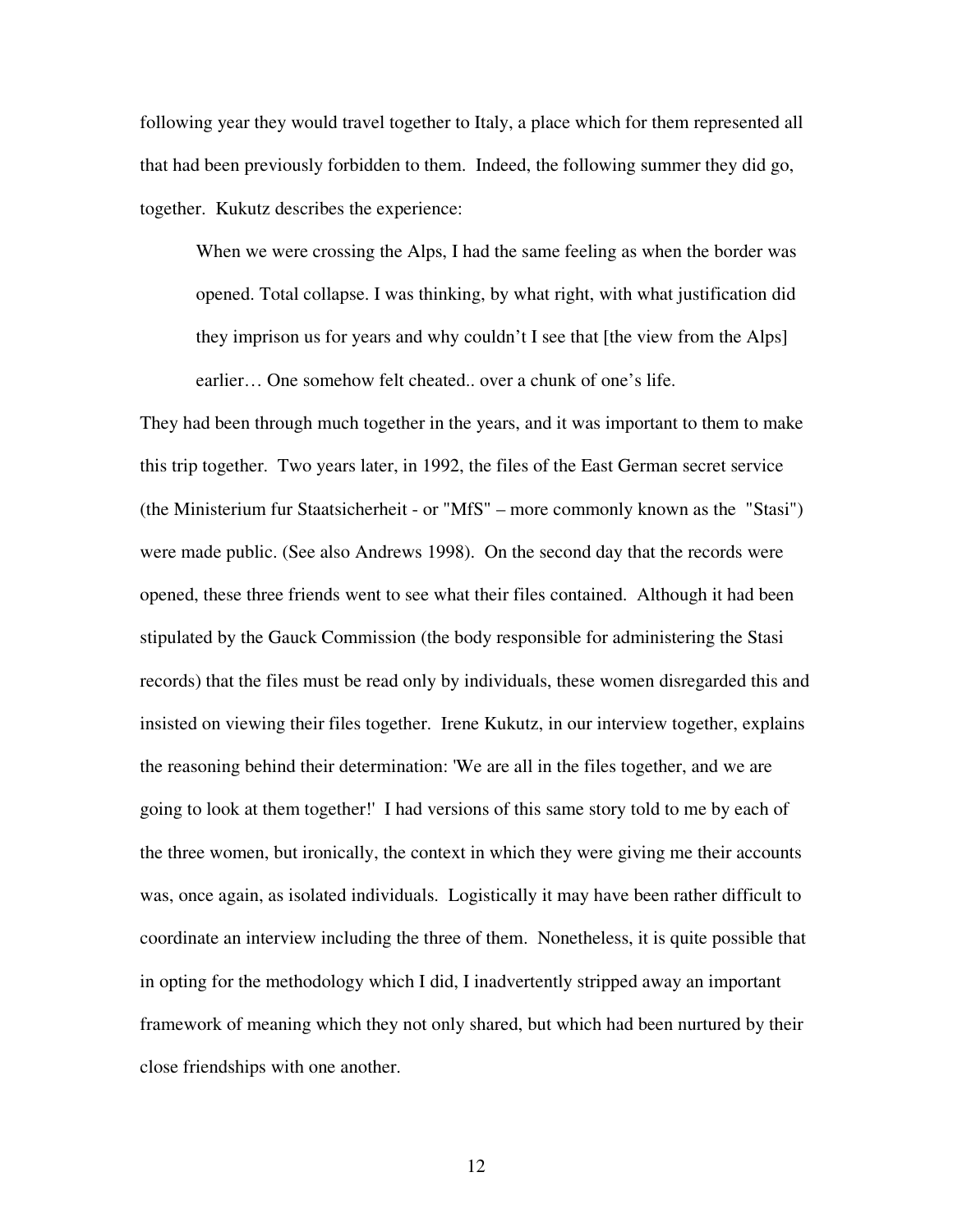## *Ethics and cultural positioning*

We as researchers are influenced by our culture not only in our expectations of the conditions under which people might feel most inclined to give an account of their lives, but also in ways in which we are taught to go about gathering this information. Specifically, our professional training teaches us that there are certain universal ethical standards which one must adhere to when conducting our research. Like a number of other researchers engaged in multi-cultural projects, I have found that what might be considered ethical in one context may be something very different in another. Riessman (2005), candidly discussing some of the challenges she faced in conducting research on non-fertile women in South India, offers a powerful critique of "the inherent and practical risks associated with ethical universalism—applying "universal" moral principles that have been constructed (that is, derived) in one cultural context and exporting them, without modifications, to another." This point seems at one level so trivial that it should hardly need expression. And yet, as Riessman and others have argued, it is not something which has been taken on by Institutional Review Boards in the United States and the United Kingdom. Again, I will use examples from my own research.

When I began my interviews in East Germany, it was made clear to me immediately that the ideas which are implicit in an 'informed consent' form are entirely inappropriate in the East German context. Invariably, the effect of showing this form to interviewees was to call attention to myself as a foreigner. Not only had no one ever heard of such a thing, but when I began to explain its function, and why it might be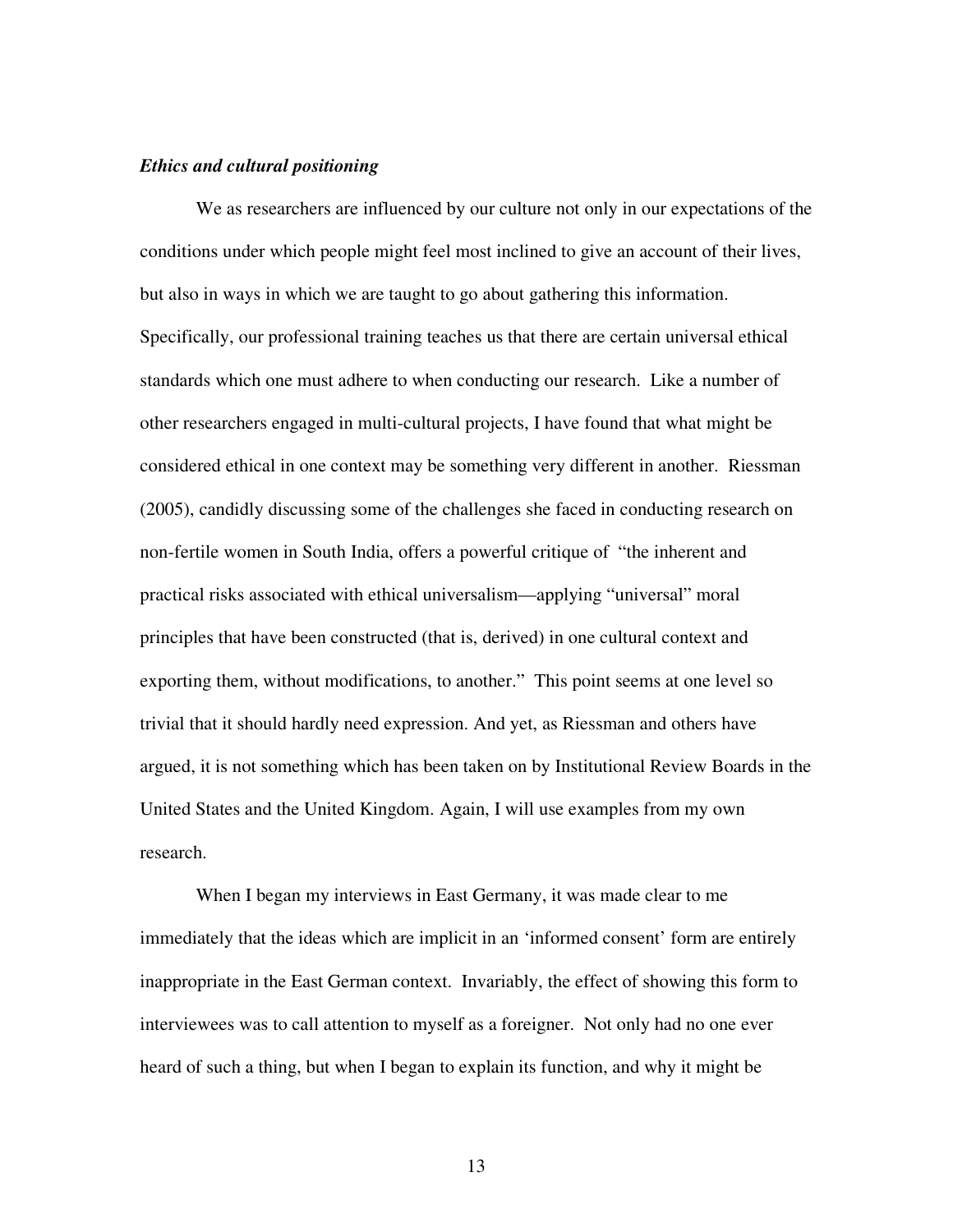beneficial to them to sign it, the situation only worsened. They explained to me, with varying degrees of incredulity and patience, that in their culture no one felt that they 'owned' someone's words. Not only were they not at all worried about what I might do with the transcripts of our conversations, but the very exchange between us on this topic made them somewhat suspicious of me, personally.

At first I wondered if this rejection of the consent form was particular to the first person with whom I encountered this reaction, and so I persisted in the next few interviews. Each time I found that this piece of paper produced the same tension between us. I knew then that I must either abandon the consent form, or keep it and accept the cost that it might have on future publications. I decided for the former. Moreover, interviewees wanted me to use their real names. These were their words, about their lives: why, they asked me, should they not have their names identified? Fine, I would use their names, and not require consent forms; in fact this felt like the only option open to me that would sit comfortably with what these men and women felt about the representation of their lives.

Mostly, this choice was without consequences for me. However, several years later, an article which I had written using some of this data had been accepted by an international, refereed journal. Just before the article was due to go to press, the editor of the journal contacted me querying my use of names. I explained the situation to him: yes, they were their real names, and no, I did not have consent forms. He nearly pulled the article from the journal, but instead made what he considered a significant concession: he would publish the piece if I would withdraw the real names. Although I was uncomfortable changing names when it had been the clear preference of my interviewees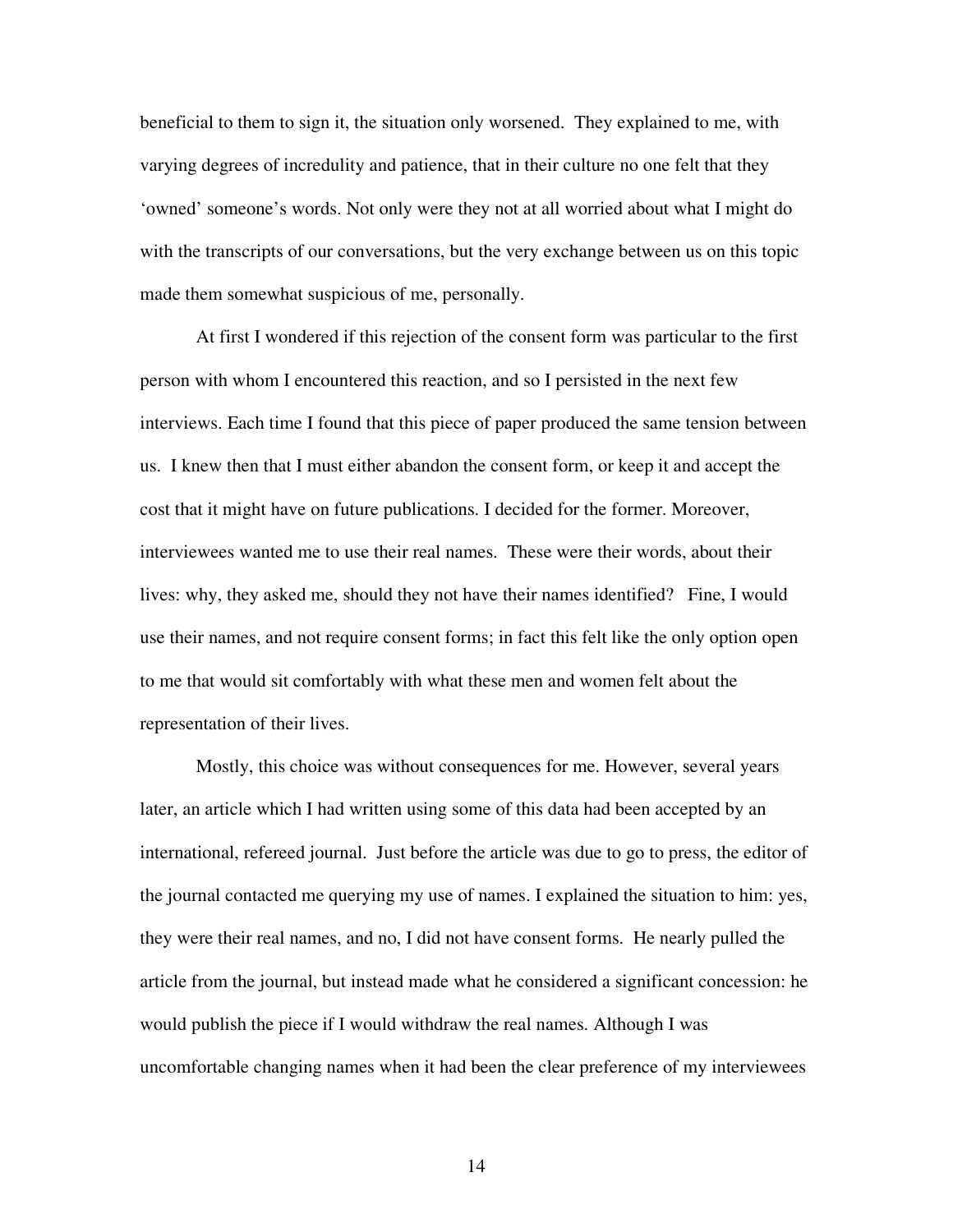to be accurately identified, I decided to concede this point as this particular publication was dependent upon it. When I offered the revised article, with altered names, this too was rejected, however. Ultimately the only version which was acceptable to the editor was one in which there were no names at all, but rather initials, and those with no correspondence to real names. Who did these ethical guidelines serve? While they may have been appropriate in a litigious society such as the United States, they were contrary to the preferences of those whom they were meant to protect. The rigidity of the guidelines – indeed, in this case they proved not to be guidelines at all, but rather prerequisites for publication – seemed to me to be an indication of an inability to imagine that others may perceive the world in a different way than we do; one manifestation of this may be that they wish to tell us about their lives differently from the way we think they should. The inflexible imposition of a 'universal' set of ethical guidelines is evidence of cultural hegemony combined with a lack of narrative imagination.

In another context, that of working with the transcripts of the Truth and Reconciliation Commission (TRC) of South Africa, I felt that the guidelines were not sufficiently sensitive to the needs of those who had given personal testimony to the TRC. Women and men who agreed to tell their very painful stories in the presence of the truth commission did so for a wide range of reasons (see Andrews, forthcoming). They were advised, at the time, that in participating in this process, they were agreeing to share their stories with the general public. There were also a number of incentives (some imagined, some real) for them to offer their stories. What is not clear is if people who came in front of this national body and recounted the horrors which had befallen themselves and their loved ones actually understood what 'public access' to their transcripts actually would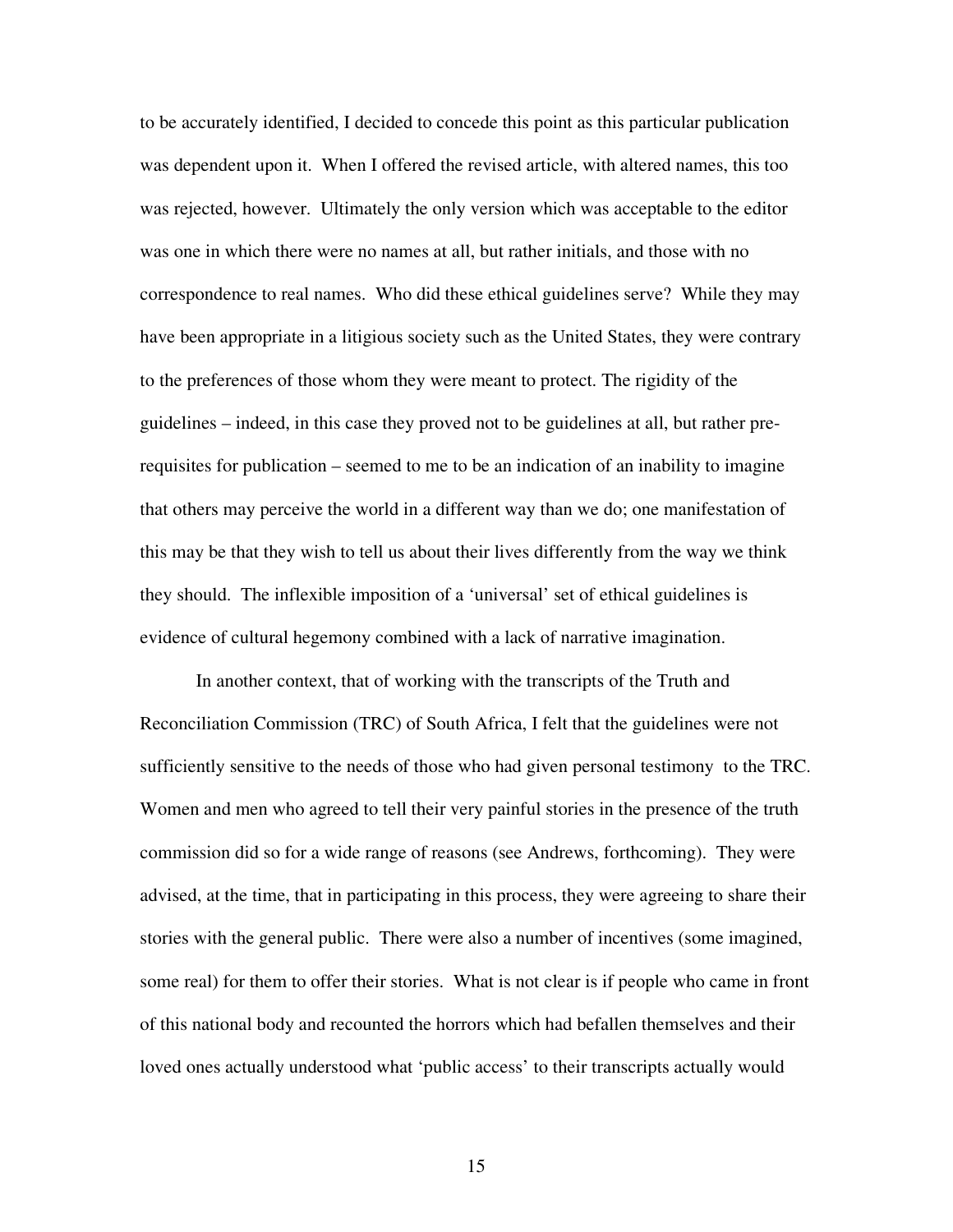entail: their testimonies would be available online literally to anyone in the world who has internet access. (See Gready, forthcoming). Of course for those of us who work in personal narratives, this data set is at one level an extraordinary resource. But when one begins to read what is actually being said, and to allow oneself to contemplate the intensity of the anguish experienced by many of those who gave testimony, one begins to question if one's perusal of this material for research purposes is sufficiently respectful of the women and men whose words are displayed on the internet, as one scrolls through screen after screen after screen. I have grappled with this issue for some time, and ultimately decided that while using this material was considered to be ethical by Western academic bodies, in fact my own comfort zone told me something different. These stories were not meant for my eyes. I was never part of the imagined audience for these speakers as they broke down and told of their last embrace with their children. Here, our accepted ethical guidelines are inadequate to address the potential of academic voyeurism.

Yazir Henri, a former anti-apartheid activist and a former officer in Umkhonto We Sizwe, the military wing of the African National Congress, describes his experience of giving testimony to the TRC: "It took me almost a complete year to recover psychologically from my testimony and the form it took publicly after having testified" (2003: 264). He then elaborates on the source of the pain which followed from his public testimony.

At the time of my testimony I had no idea what the consequences of 'public' could have meant in the context of public hearings. The fact that my testimony could be appropriated, interpreted, re-interpreted, re-told and sold was not what I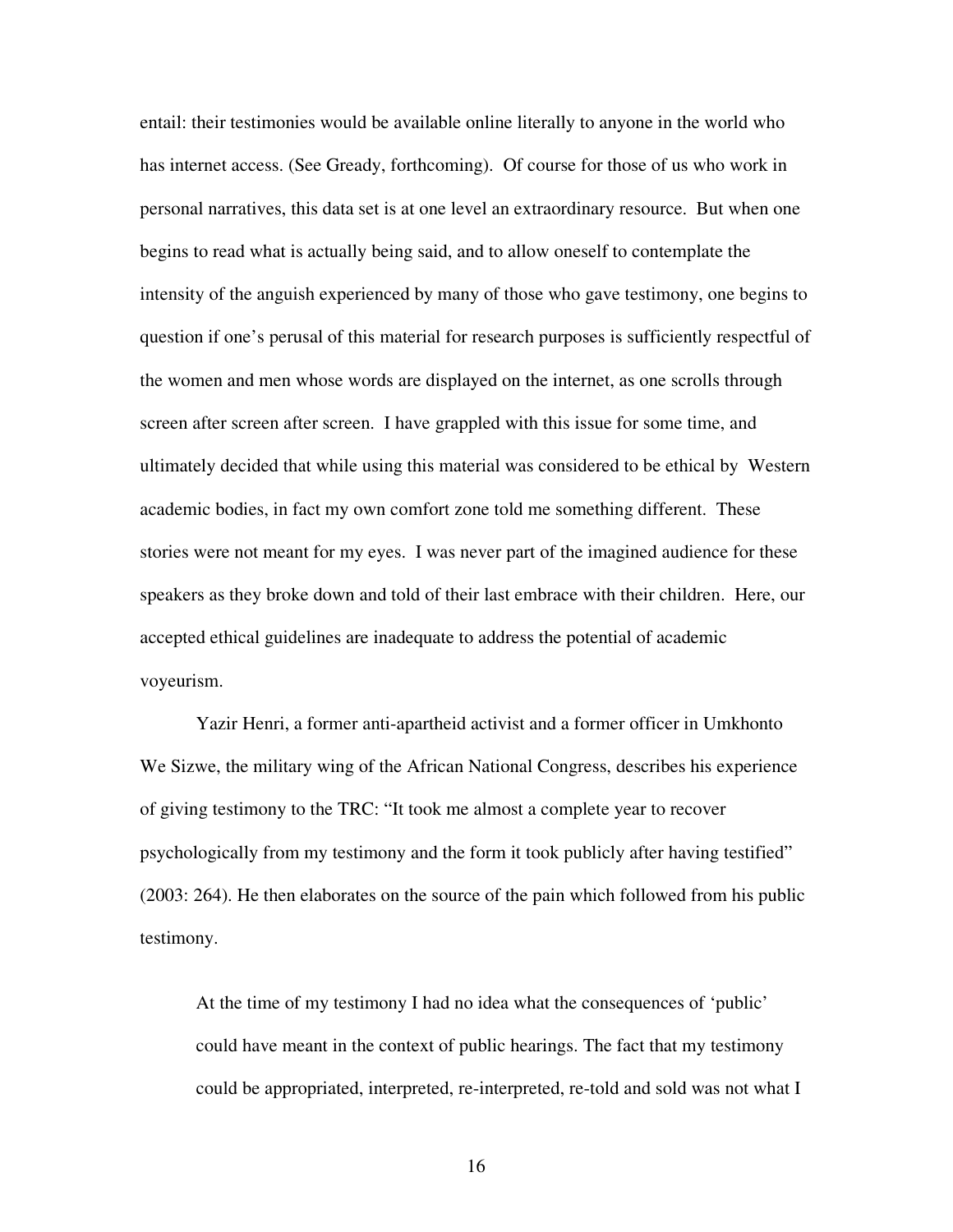expected… Serious thought needs to be given to the ethics of appropriating testimony for poetic licence, media freedom, academic commentary and discourse analysis. Arguing these lines and 'It's on the public record' are too easy positions to take since they do not address the rights of self-authorship and the intention of the speaker, the reclamation of one's voice and one's agency (2003: 266).

The argument being made here is not strictly one of cultural specificity, however; that is to say, Henri's thoughts on this subject are not a product of his cultural upbringing, or at least not only a product of this. Rather, I think they are a very understandable reaction to seeing one's words used for purposes wholly outside of their original intention, and having to encounter this misrepresentation of oneself time and again in a range of public forums. I have had direct experience of having a personal interview made accessible online, and it is a chilling feeling to encounter one's own personal history, problems, joys, and challenges, on display for anyone who can be bothered to read it. The experiences which I have had in my life are not comparable to those of Yazir Henri; nonetheless, the feeling of exposure and vulnerability which engulfed me when I inadvertently came upon this interview was most illuminating for me. I never contemplated that relinquishing copyright to this interview data would involve such public vulnerability.

Jane Selby discusses the complexity of conducting responsible research across indigenous setting. Echoing the work of Jouve (1991), she argues that 'writing is never innocent". Her research, involving children in a remote indigenous community in Australia, explores candidly some of the intractable challenges which are incurred when working across divides of disadvantage. Observing that "… we use traditional methods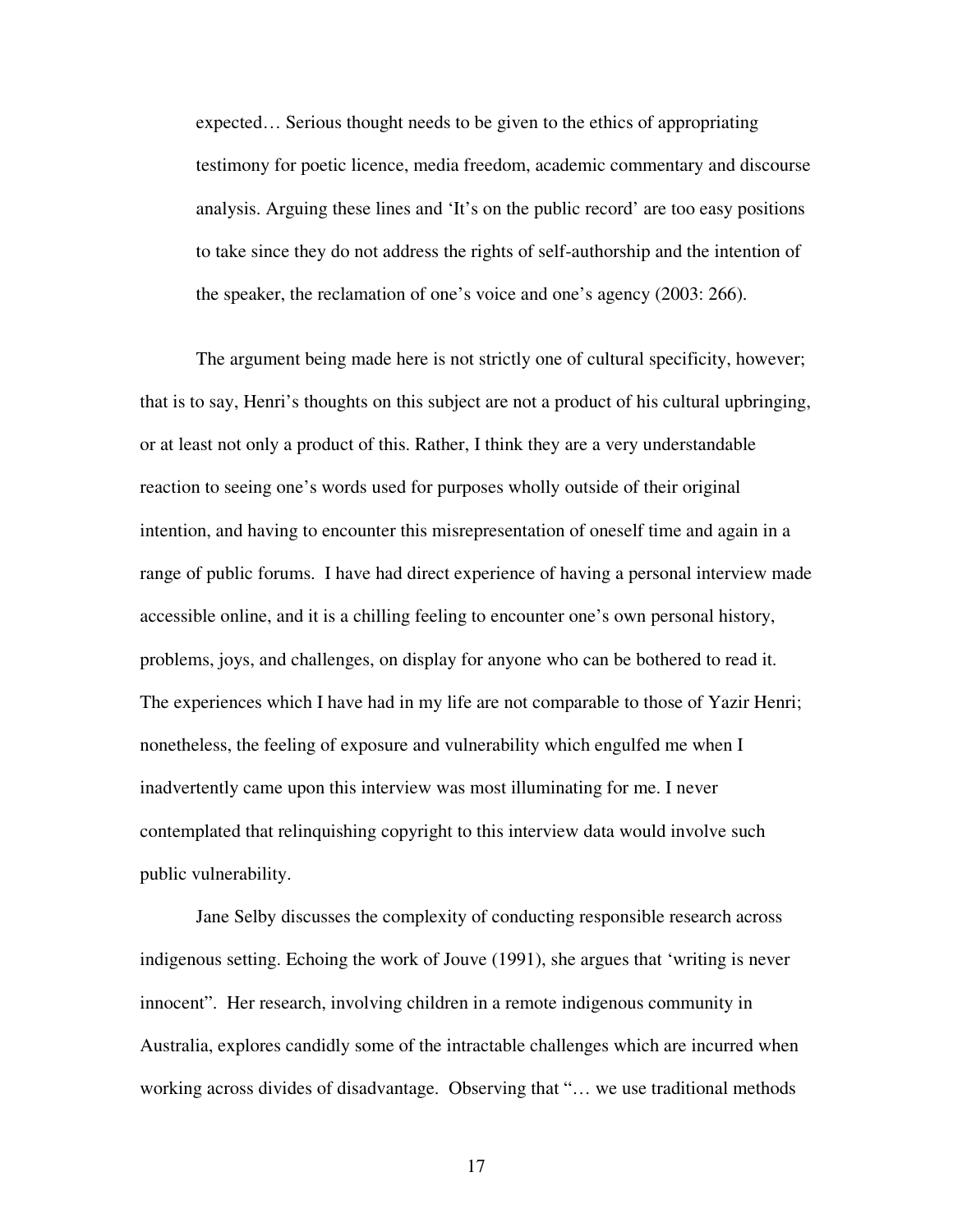and practices to help avoid experiencing the difficulties of working with others. But in such 'hiding' from uncomfortable experiences we do our work less well" (p. 3), she argues that cultural difference "can be brought into play as an interpretive resource" (p. 9). While working "fairly with disadvantage" may be "an ideal [which] is impossible, a fantasy of good research/teaching or good politics" (p. 4), there is, nonetheless, much to be learned in exploring what lies beyond one's cultural boundaries." (p. 4). "Cultural uncertainty affords creativity" (p. 11).

While most of my research was not across divides of overt disadvantage (other than that incurred by the power imbalance inherent in the structure of research interviews) Selby's argument is relevant to the point I wish to make here: most crosscultural research is guided by a set of ethical considerations which are either irrelevant, unrealistic and/or possibly inappropriate and insufficient to address the complexity of such encounters. We are better researchers when we push ourselves to confront those aspects of our work which cause us discomfort.

## *Narrative and national identity*

It is not wholly surprising that my work which has been based in several countries, and sometimes simultaneously so, has led me to think about how people position themselves vis a vis the country of their birth and/or the country of their residence. I have spent hundreds of hours listening to people tell me stories about themselves and their countries. Sometimes these conversations have taken the form of history lessons – teaching me about events that it was assumed that I, somehow constituted as 'other' either through nationality or age, would have little knowledge. But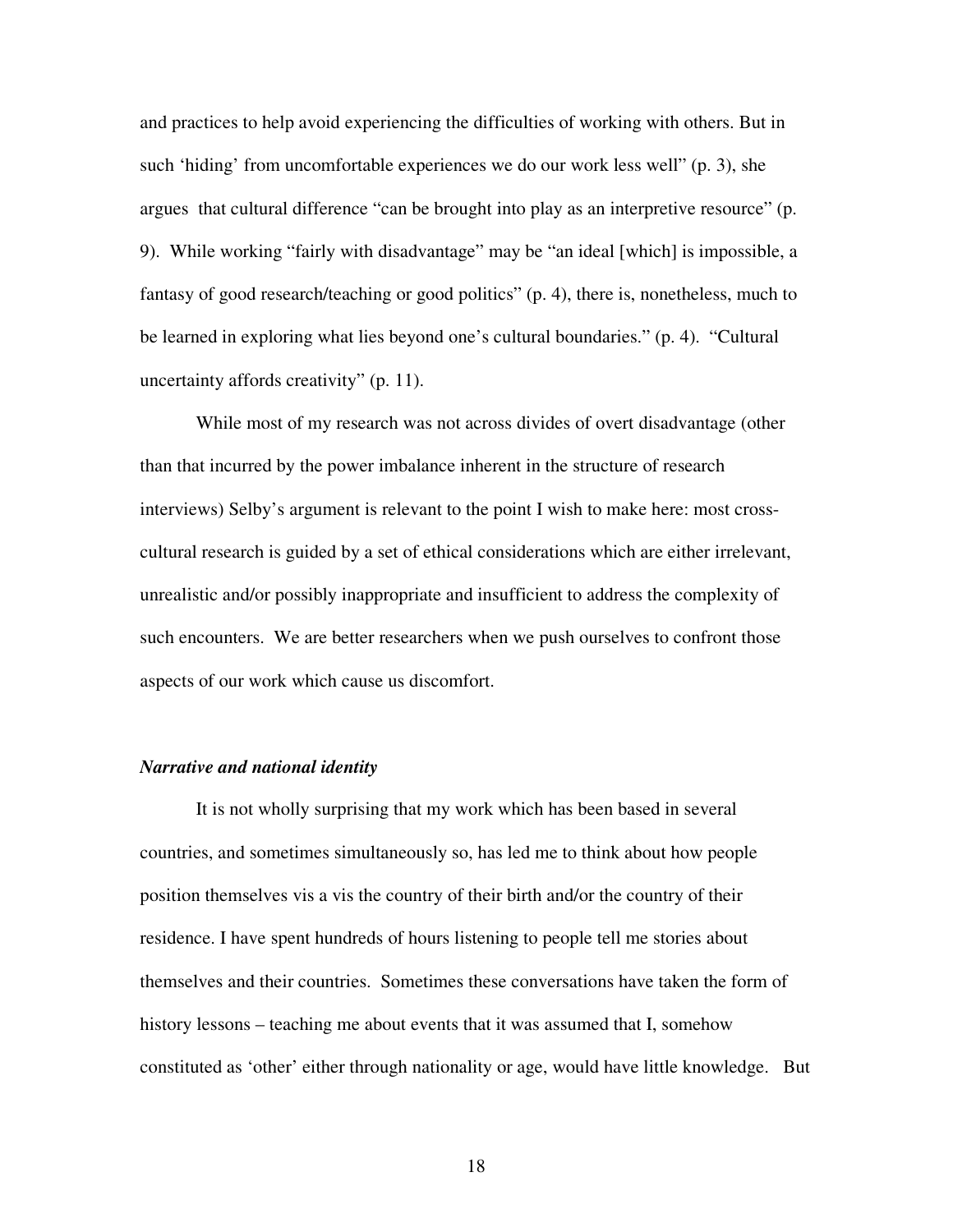more often, the stories of the nation were interwoven as part of the fabric of the individual life. Historical events, as it were, would form the backdrop for personal biography. People would explain to me, for instance, the effect that living under certain social-historical conditions had exercised on the choices which they made in their lives.

In preparation for the data gathering phase of all of my research projects, I have spent considerable time familiarizing myself with the social history of the community which I was exploring. In conducting my project on British lifetime socialists, for instance, I spent more than a year sitting in the library reading books on the social history of Britain between the world wars, a fertile environment for the radicalization of significant portions of the population. I would not have been able to understand much of what was said to me if I was ignorant of the political ferment which accompanied the vast unemployment of the 1920s in Britain. By December 1921, eighteen percent of insured workers were unemployed (Branson 1975:69). Only one year earlier, the Communist Party of Great Britain (CPGB) had been formed, and the devastating effects of massive unemployment, combined with the international rise of fascism, meant that this political group attracted a great number of sympathizers.

One such sympathizer was Walter Gregory, a participant in my lifetime socialist project, who was laid off from his job as an office worker as a young man. He joined the National Unemployed Workers Union (NUWM), and participated in the Hunger March to London in 1934. Walter developed a political understanding of the circumstances which had led to massive unemployment, of which his own job loss was but one statistic. He explained the effect of this lesson: "The things I learned in 1934 on the Hunger March … I hold fast to this day… I was never the same after that Hunger March. I could never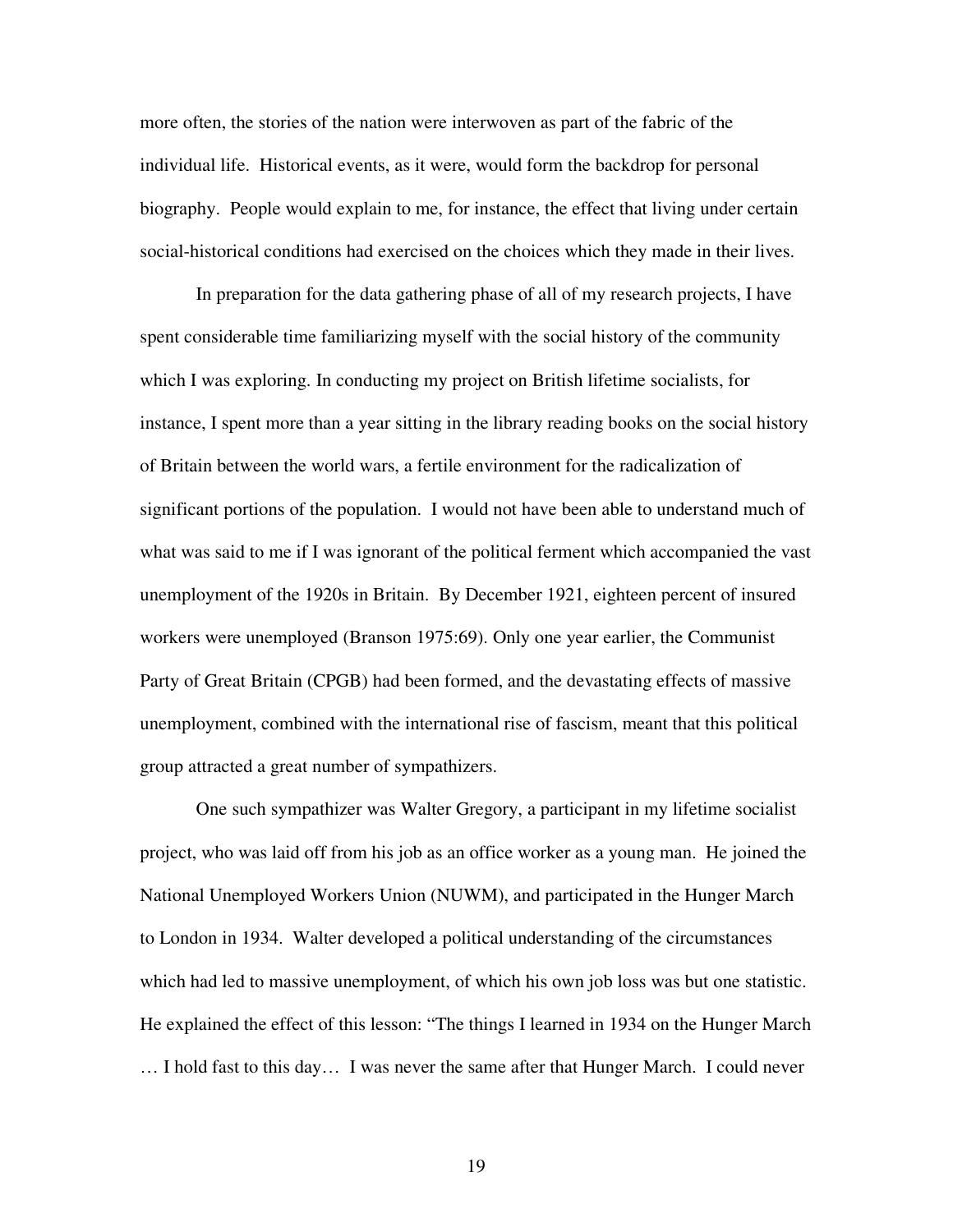go back to being just the same person." Indeed, Walter returned from the march, only to volunteer several years later with the British Battalion of International Brigade, fighting for the Republican cause in the Spanish Civil War, where he became a lieutenant.

Time and again in my interviews, it was clear that personal biographies could only be understood in the wider context of these harsh living conditions. As Aldous Huxley once commented, experience is not what happens to you, but how you understand what happens to you (quoted in Kegan 1982). Not everyone who lived in this society at this time emerged with a similar, left-wing political explanation of it; and all of those who were dedicated to the left did not necessarily encounter these conditions in the same way – indeed, class was not a predictor for political radicalization. But the social conditions were ripe for a particular political narrative, and the comprehensive explanation offered by the CPGB did appeal to many. Christopher Cornford, one of the respondents in my study, explained the situation to me in the following way:

You can see it, can't you, how unemployment, fascism, war preparations, political reaction… one knew that all the right-wing conservatives were really anti-semetic and pro-Hitler in their heart of hearts, and they really wanted Hitler to attack Russia… one saw in Russia this wonderful, creative, just, egalitarian society with infinite potential, and everything seemed to add up, and everything seemed to cut the same way.

Christopher describes the dramatic effect of his political conversion:

you suddenly see the world in a different perspective, the world becomes much more luminous and exciting and comprehensible and involving and significant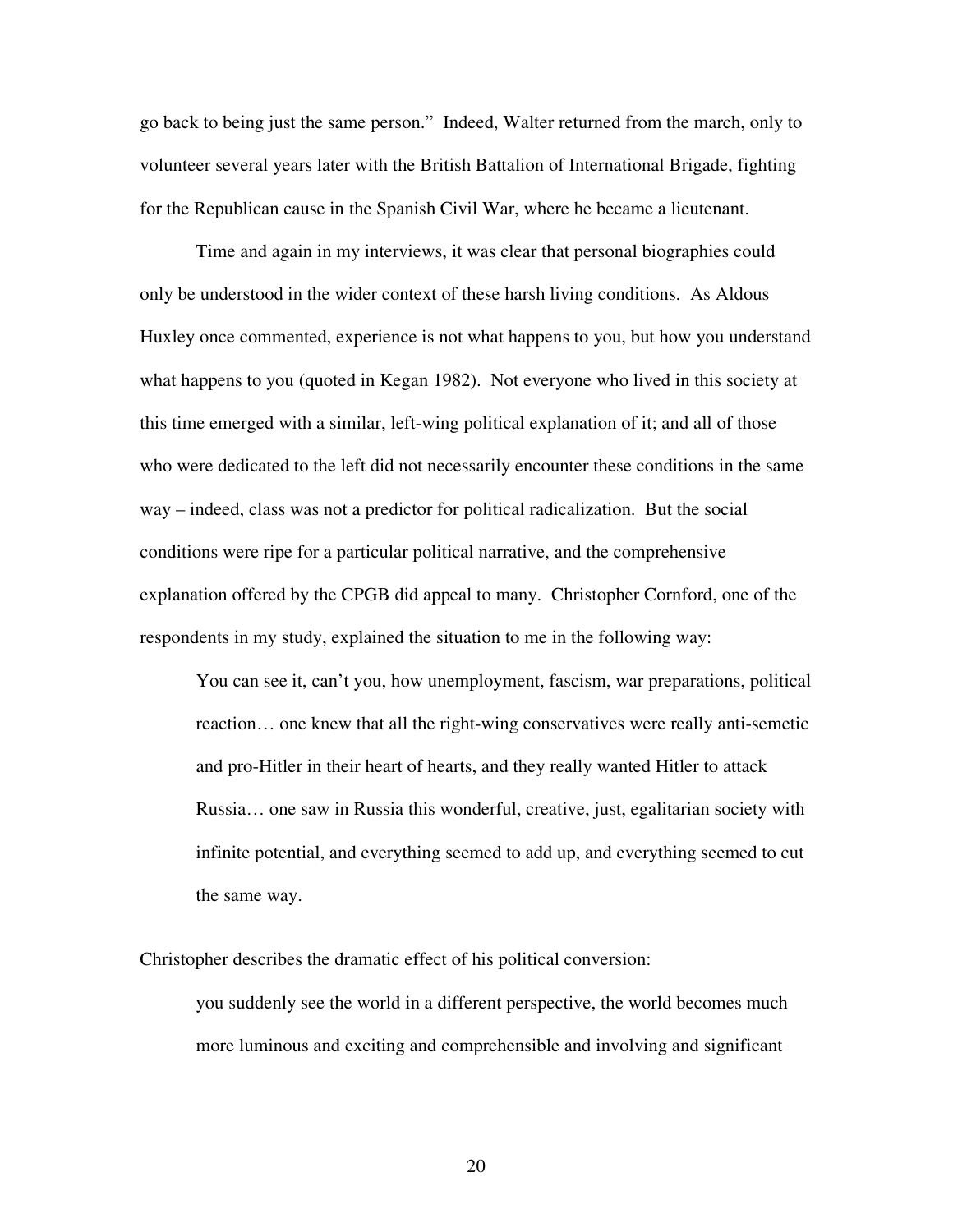and you feel that you have a sort of function in the world, as distinct from being a little dry lead that is blown around in the world.

One can hear in Christopher's words the pronounced shift in his sense of agency; this political understanding is not merely something abstract, but rather for him a blueprint for action, and one which will stay will him for all of his years. For Christopher, his political radicalization was part of a growing sense of belonging to a community who would fight for social justice and change, even or perhaps especially in conditions of such social disparity as that which characterized Britain in the interwar years. Looking back on nearly eight decades of his life, Christopher tells me that he feels he has found "a path with heart."

For Walter and Christopher, as with all of the respondents in my study, their identity is anchored in being part of a larger community who refuse to accept that the government of the day is the ultimate arbitrator of national interest. They look to help those whose needs have been neglected, and they feel that this emanates partly from their responsibilities as citizens. (One is reminded here of Marcus Aurelia's comment, cited earlier: to be world citizens, we must have the capacity for sympathetic imagination). Walter and Christopher come from vastly different social backgrounds. Walter's family was working class, and they experienced "chronic economic hardship". Christopher, in contrast, was a direct descendent of both Charles Darwin and the Wedgewoods, and the environment in which he was raised was very privileged. Yet, these two men, with very different sets of personal circumstances, arrived at a common political narrative which was to stay with them for all of their years. The stories which they told me are much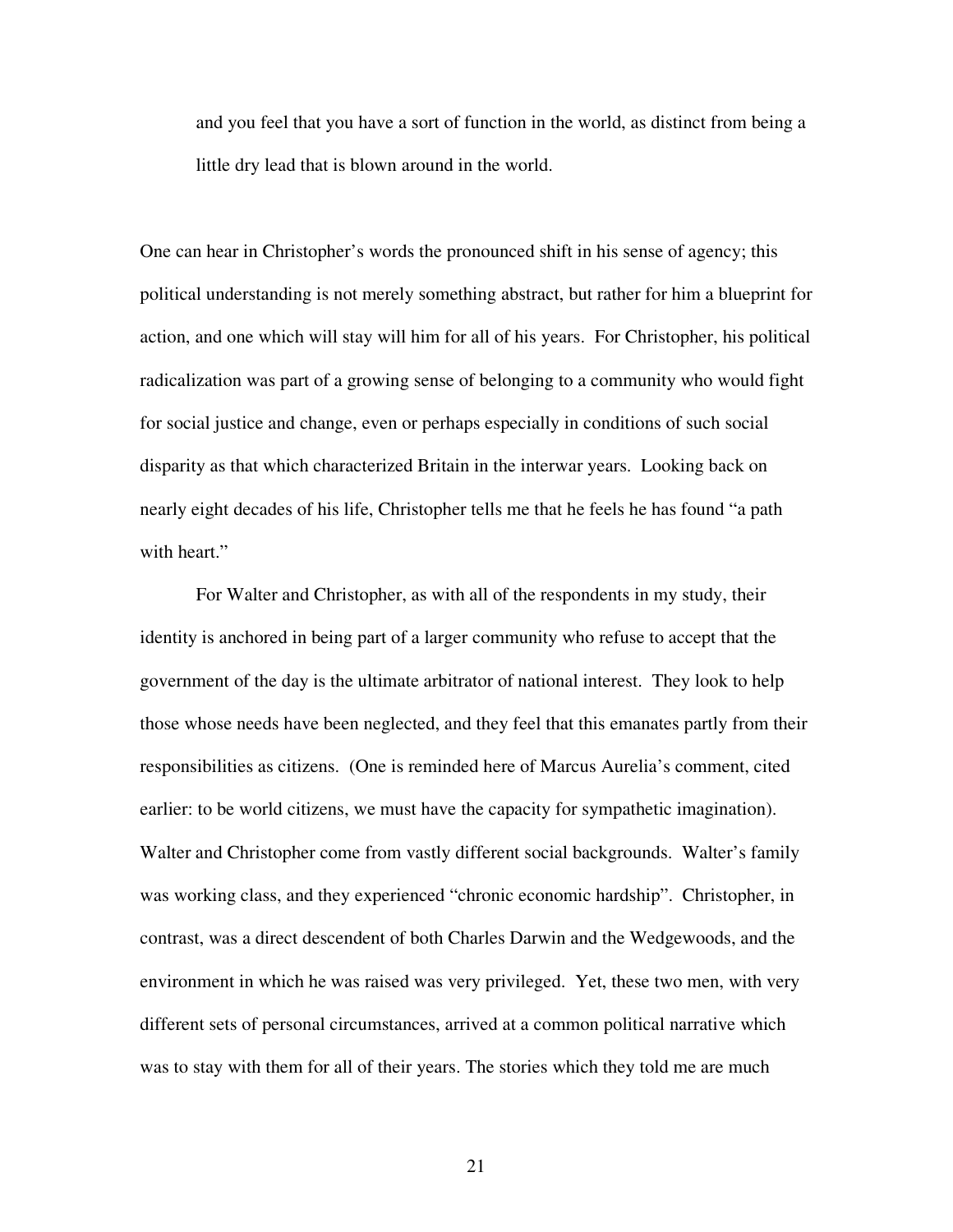more than just their personal stories; they are also national stories which cast light on the condition of life in Britain in the  $20<sup>th</sup>$  century.

My research in East Germany was very different in a number of ways to that which I had carried out in Britain. When I arrived in East Berlin in February 1992, East Germany no longer existed. However, during my six months there, it occurred to me that it may be easier to wipe nations from globes than it is to wipe a sense of national identity from individual consciousness. It is ironic that, as some researchers have observed, times of political upheaval are particularly ripe conditions for collective narrative reconstruction (Roβteutscher 2000:62). The political demise of East Germany created the possibility for the revitalization of national identity, of the collective story of what it meant to be East German. Benedict Anderson (1991) has famously described the nation as an imagined community. There is evidence to suggest that the imagined community of East Germany held a far deeper attachment for many than the actual state; the disappearance of the latter created a possibility for the enhancement of the former. One can see in this example the power of narrative imagination as it applies to the internalization of national identity. Brockmeier (2001) examines the cultural fabric of national identity, arguing that the latter is

one of the strongest threads to bind the individual into the cultural whole of a social community. Miraculously enough, there is a sense of national belonging that turns Kang and Margy, Gyorgy and Ana, Tadashi and Hanife, you and me into a Spaniard and a Basque, a North and a South Korean, a Canadian and a Quebecer, a member of a ruling elite and a resistance fighter" (p. 216)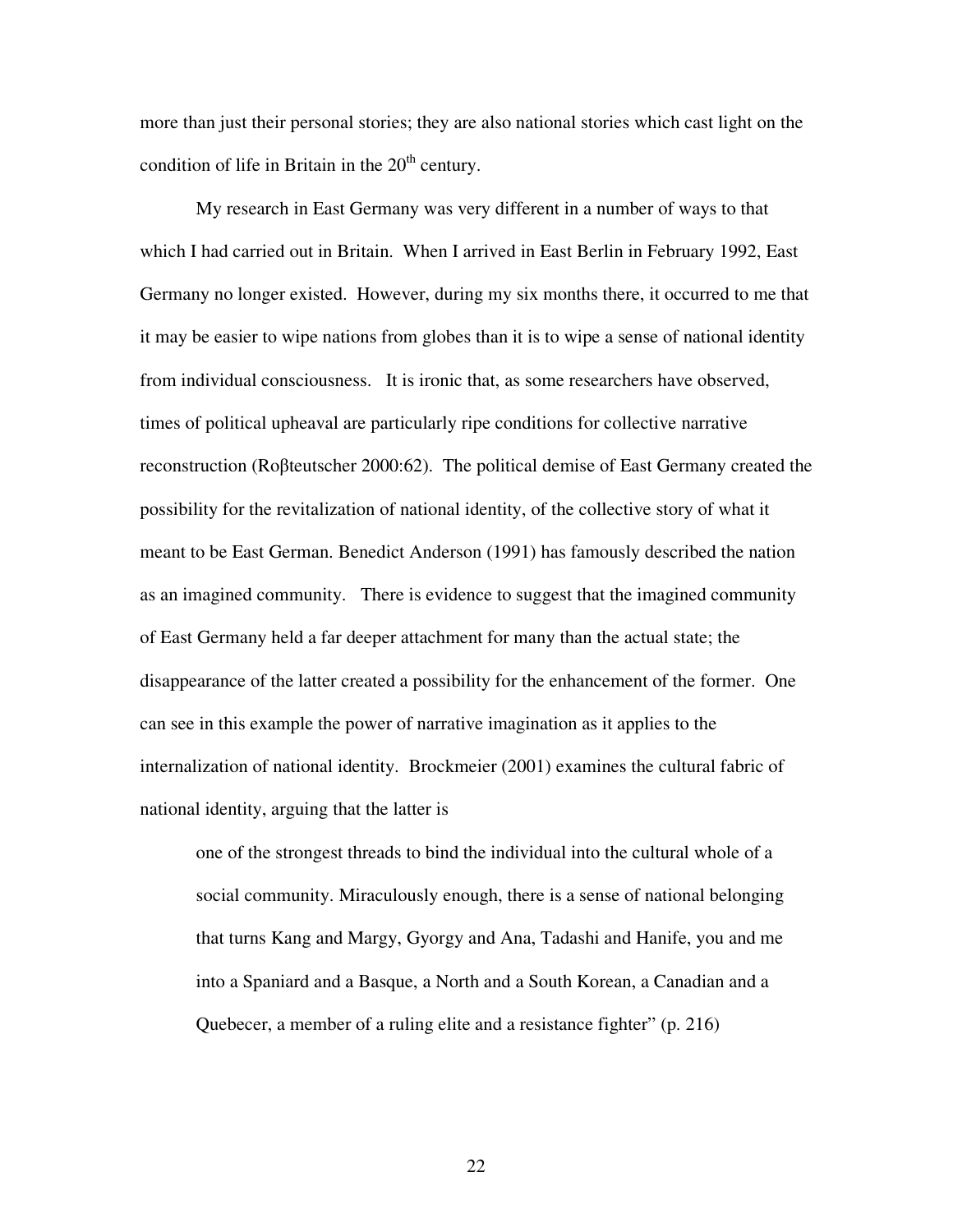For Brockmeier, then, national identity is "a symbolic construction…a process of continuous cultural interpretation and reinterpretation" (p. 215). National identity, according to this view, is something which is never finally arrived at, but is part of an ongoing process which binds the individual and his or her community across time and space.

No where was the imaginative and transformational potential of national identity more dramatically symbolized than in the chants of Autumn 1989, "We are the people". Prior to this time, the East German government had an unusually concerted programme inducting its population in civic education. Young people were effectively required to join groups (first, the Young Pioneers, then later the Free German Youth) in which they received instruction relevant to their national identity. Failure to participate in such groups came with a serious price, for instance the foreclosure of schooling opportunities. Due to this very rigid and formal tuition, many East Germans complied with the activities required of them, while failing to internalize any compelling sense of national belonging. It was something that was required of them, and as such, a site of psychological, if not physical, resistance.

In the years immediately following 1989, all of this changed rather dramatically. In 1990, 66% of East Germans identified themselves as more German than East German, whereas by 1995, this figure had dropped to only 34%. Correspondingly, in 1990 28% identified themselves as more East German than German, while in 1995, this figure had climbed to 60% (Yoder 1999:204-205). The effect of the demise of the country was an increase in the sense of national belonging. Jennifer Yoder explains the causes for this phenomenon: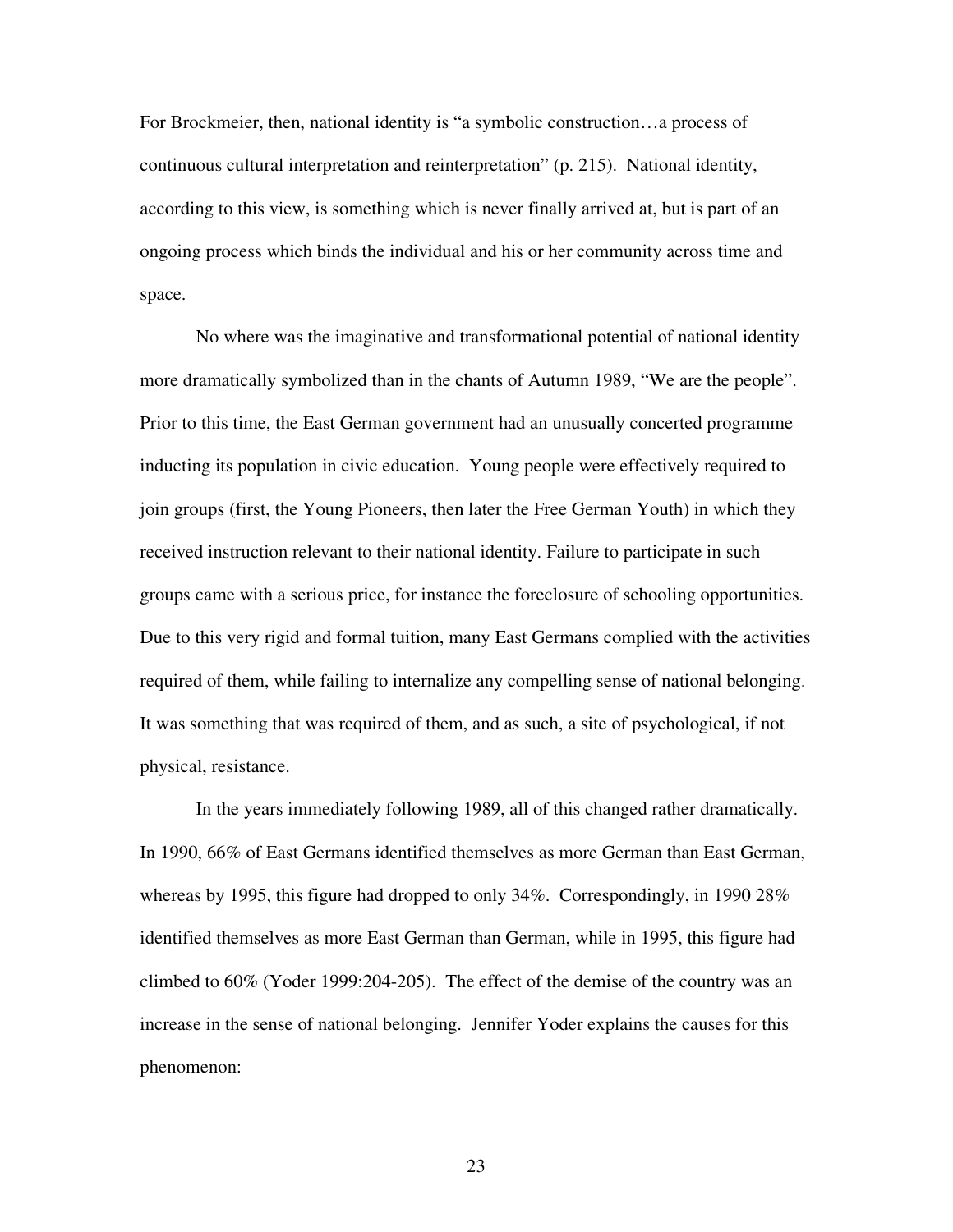… eastern identity has been rediscovered as a response to the encroachment of west German norms and rules for behaviour and the devaluation of eastern culture and identity. This rediscovery can also be interpreted as a positive/proactive development … a process of self-assertion, an expression of pride and autonomy, and a recognition that the east was and is different from the west (1999:209).

In my own research, I asked respondents how they would answer the question "When you are asked where are you from, what do you say?" The reactions which this question triggered were often emotional, and sometimes dramatic. In my article "Continuity and discontinuity of East German identity following the fall of the Berlin Wall: A case study," I summarize the answers I received:

Most interview participants paused over their response, but eventually gave some form of the answer "the GDR," in the present tense, with comments such as "throughout my life I will remain a citizen of the GDR." (Variations on this included one respondent describing himself as "coming from the east of Germany" and another saying she was from "the other Germany.") Several respondents said they did not feel German at all, but rather European. Virtually no one responded that they felt they were from "Germany (Andrews 2003: 114).

In this article, I argue that in the ten years following the fall of the Berlin Wall, East German identity is not as wholly changed as some have suggested. Rather,

… East Germans living in a unified Germany experience neither a total transformation of their fomer existence, nor an idenity which is unaffected by the profound changes of the context in which they live their lives. Rather, such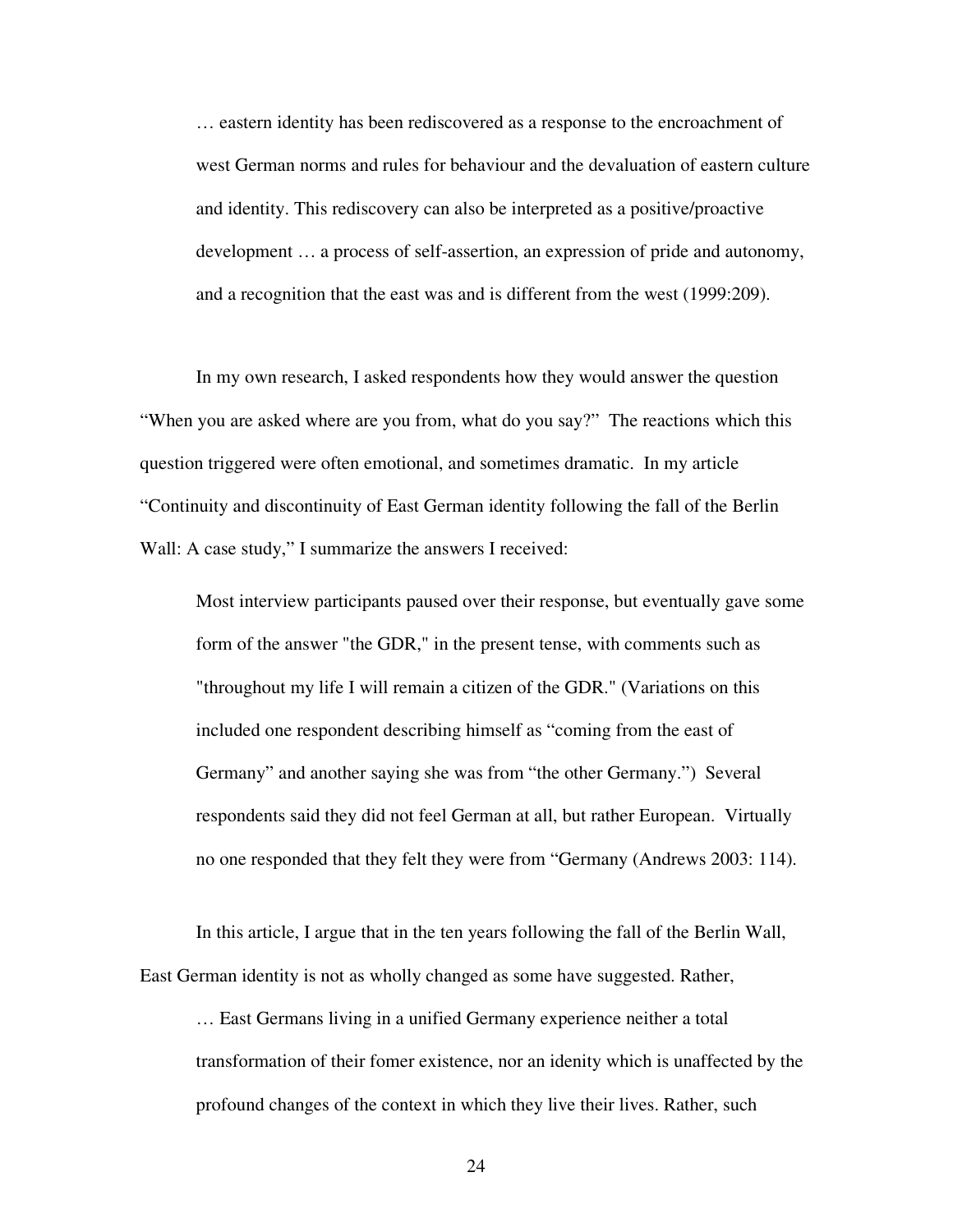research reveals a continuity of self co-existing with a profound sense of personal and political change. … Undeniably, the events of the German autumn have precipitated profound psychological change for East Germans, but importantly, this change has occurred within a relative constancy of identity. As MP Ingrid Koppe comments to me "…the past ... is not as past as we assume. We are the result of the past and the past is in us" (Andrews 2003: 120-122).

The enduring and evolving East German identity has taken a number of forms. In recent years, a new industry has emerged around consumer items imbued with national identity, such as the Trabbant (the car long associated with East Germany), and new board games which rely on cultural knowledge of life before 1989. For some this is regarded as a rose-tinted nostalgia, but others write of the "multiple meaning of *Ostalgie*", claiming that it stems not from an identification with the former GDR state, "but rather an identification with different forms of oppositional solidarity and collective memory" (Berdahl 1999:203). It is an expression of belonging to community which experiences itself as under threat.

The stories which I heard were framed around an existence which was lived within the physical and psychological confines of the Berlin Wall. At the time of my interviews, very little of the actual wall still remained (apart from a small segment which had been retained as a form of memorialization, and which had been designated as an outdoor gallery). But the wall had not disappeared from the psyche of those who had lived with it for so many years. Many people spoke to me about the significance of the wall, both its presence and now its absence. This 'wall inside the head' was also an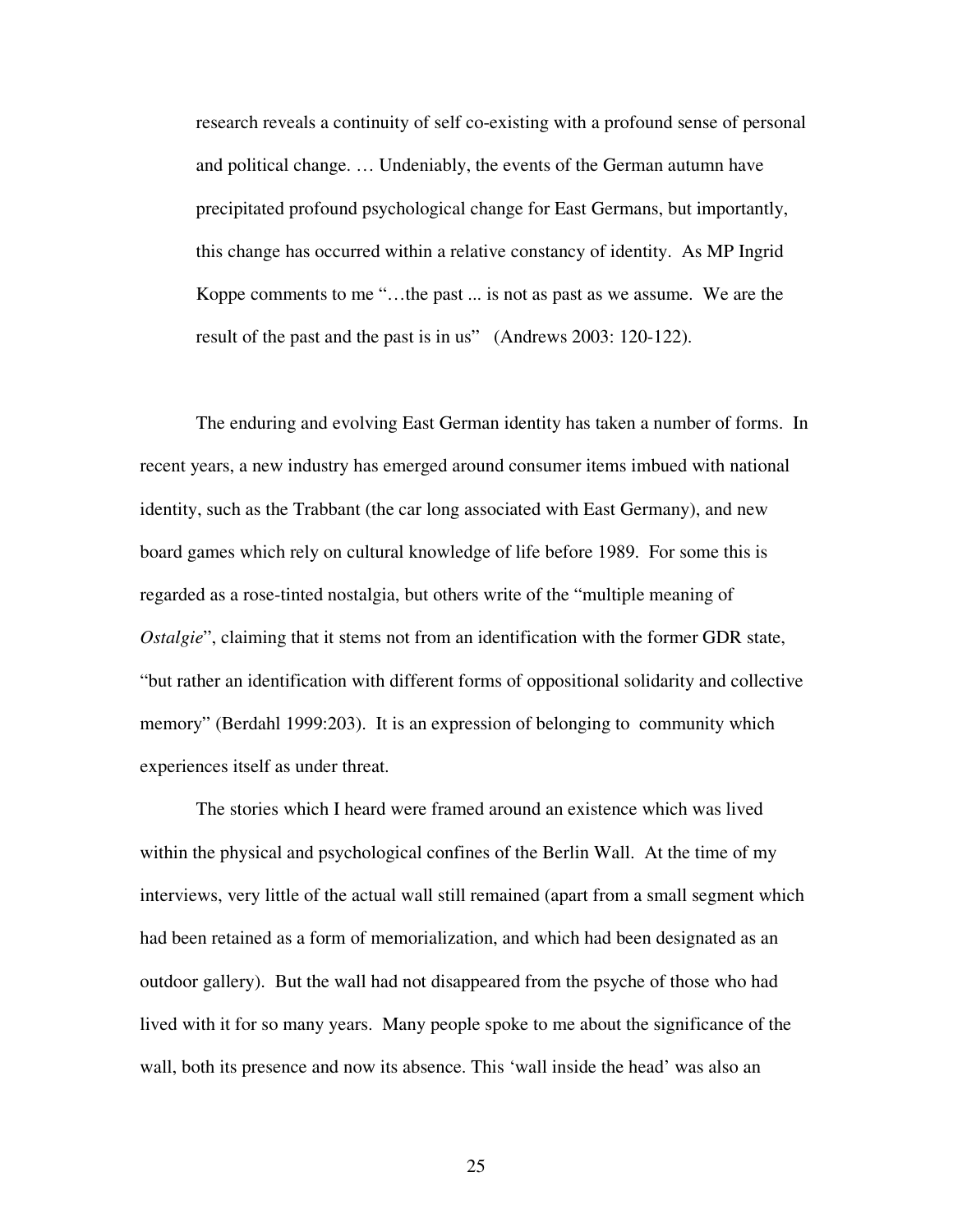enduring legacy of what it meant to be from East Germany. Far easier to expunge it from the landscape than from the soul.

The women and men who I interviewed communicated to me stories about their national identity in a number of ways. Sometimes, they directly addressed feelings they had for their country, and what its demise had meant to them personally. Sometimes, the significance of the physical landscape permeated the narrative (as in the omnipresence of the Berlin Wall). Still another way of communicating national identity was in the overt integration of personal biography and social history.

My research in East Germany, for instance, clearly demanded that I familiarize myself with the critical events of the social history in the country's forty years of existence. One such event that assumed massive importance in the lives of the people with whom I spoke was the expulsion of Wolf Bierman from East Germany in 1976, in what became known as the "Biermann-*Ausbürgerung*". Biermann, East Germany's answer to Bob Dylan, was a political folksinger who enjoyed a wide base of popularity both in East Germany and beyond. Like Dylan, he was considered by many to be 'the conscience and the voice of the people.' In November 1976, Biermann was granted a temporary exit visa to perform a series of concerts in West Germany. While out of the country, the East German leadership officially expelled him, based on the critical content of his performances. (Significantly, these performances were viewed by millions of East Germans via television satellite). This expulsion marked a significant turning point in the tensions between the state and the critical intelligentsia. Signatures were collected in East Germany protesting the decision of the party to dispel Biermann, but those who added their names did so at high personal and professional risk to themselves and their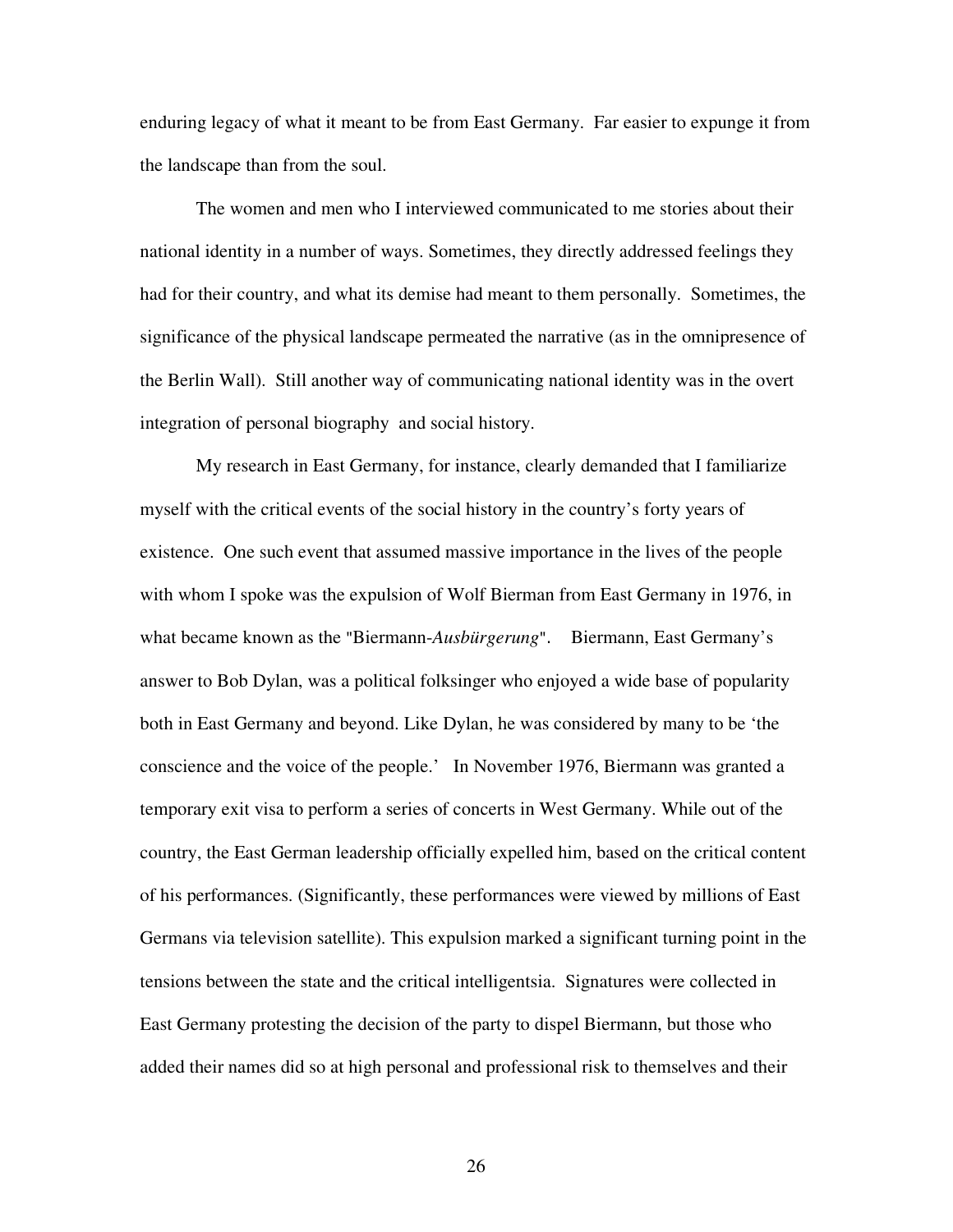families. People anonymously left wreaths at places across the country that featured in Biermann's songs.

Before beginning my research in East Germany, I had never heard Biermann's name (despite his widespread popularity across Europe). However, in my interviews, I encountered time and again stories which revealed the importance of this moment in history on the biographies of those with whom I spoke. One example of this was in my interview with Werner Fischer, a leading opposition figure in the decade before the opening of the wall, and the man who ultimately became responsible for the disbanding of the Stasi. When I asked Fischer about the awakening of his political consciousness, he responded by speaking of the Biermann affair.

… this was for me as well as for many others a test case, the expulsion of Wolf Biermann… the first time when I publicly… protested. There were naturally repercussions… I was summoned, there was an interrogation by the Stasi, they threatened sanctions and dismissal… I knew I had to make a decision whether I wanted to be a normal law abiding GDR citizen. It was also important for me insofar as I realized then that my opposition could not just rest with my refusal to acknowledge the system but that once having made a commitment, I had to attempt to delve further into this system and find its causes.

Fischer is recounting for me a moment of deep personal significance, a turning point in his own life when he knew that he must decide where he stood in relation to the state, and how far he was willing to go to act in accordance with his beliefs. I hear his story as both a personal and a political narrative. Fischer clearly does not place himself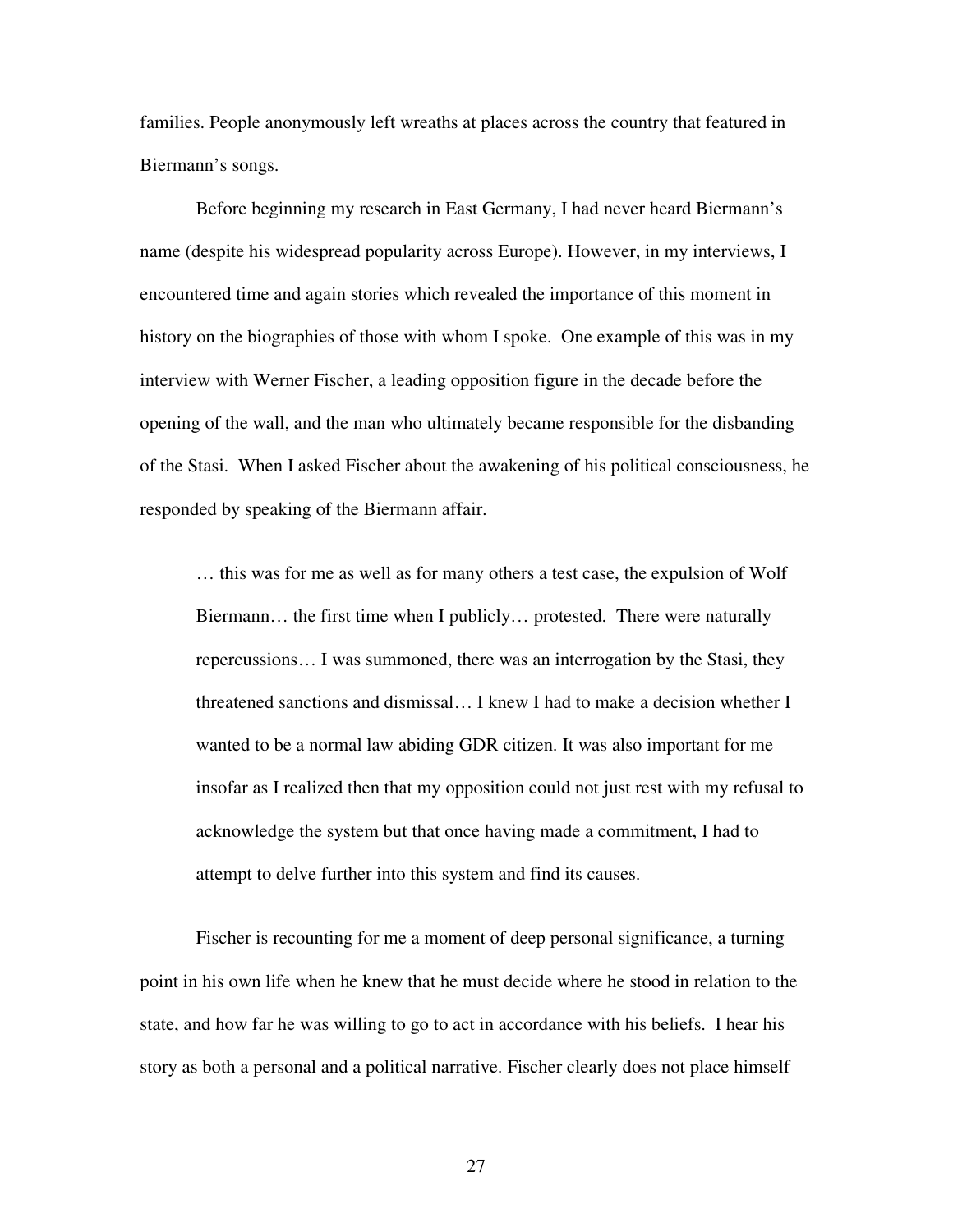alone in his experiences; he describes the Biermmann affair as something which was "for me, as well as for many others, a test case." It is, then an East German story par excellence. In this example, I think we can see the strength of Geertz's argument that accessing a culture is more than an ontological exercise. To understand a culture, one must explore the meaning(s) embedded in its rituals, its history, its institutions. The very deep and enduring disaffection which resulted from the Biermann affair of November 1976 can thus shed much light on the underlying causes of the bloodless revolution, thirteen years later.

 The third and final example which I will use to explore narratives of national identity is the research I conducted in the United States. As mentioned earlier, I returned to the United States, after living abroad for four years, only days after Iraq had invaded Kuwait, in the late summer of 1992. My "homecoming" thus coincided with the months leading up to "Operation Desert Storm", better know as the Gulf War. My new home was to be in Colorado Springs, Colorado, where, at that time, 55% of the total economy was involved in the defense industry. Here I interviewed a small group of anti-war activists who kept a 24/7 outdoor vigil to express their opposition to the war, as well as two leaders in the community who helped to organize the city-wide event "One Hour for America". I was led to this research by my curiosity which was raised by the display of the American flag at the anti-war vigil. What did this flag, my flag, have to do with the message of these people who chose to live outdoors in the bitter winter months to express their opposition to the war?

William Carlos Williams (1948) has written that "There are no ideas but in things". Janet Hoskins, in her book *Biographical objects: How things tell the stories of*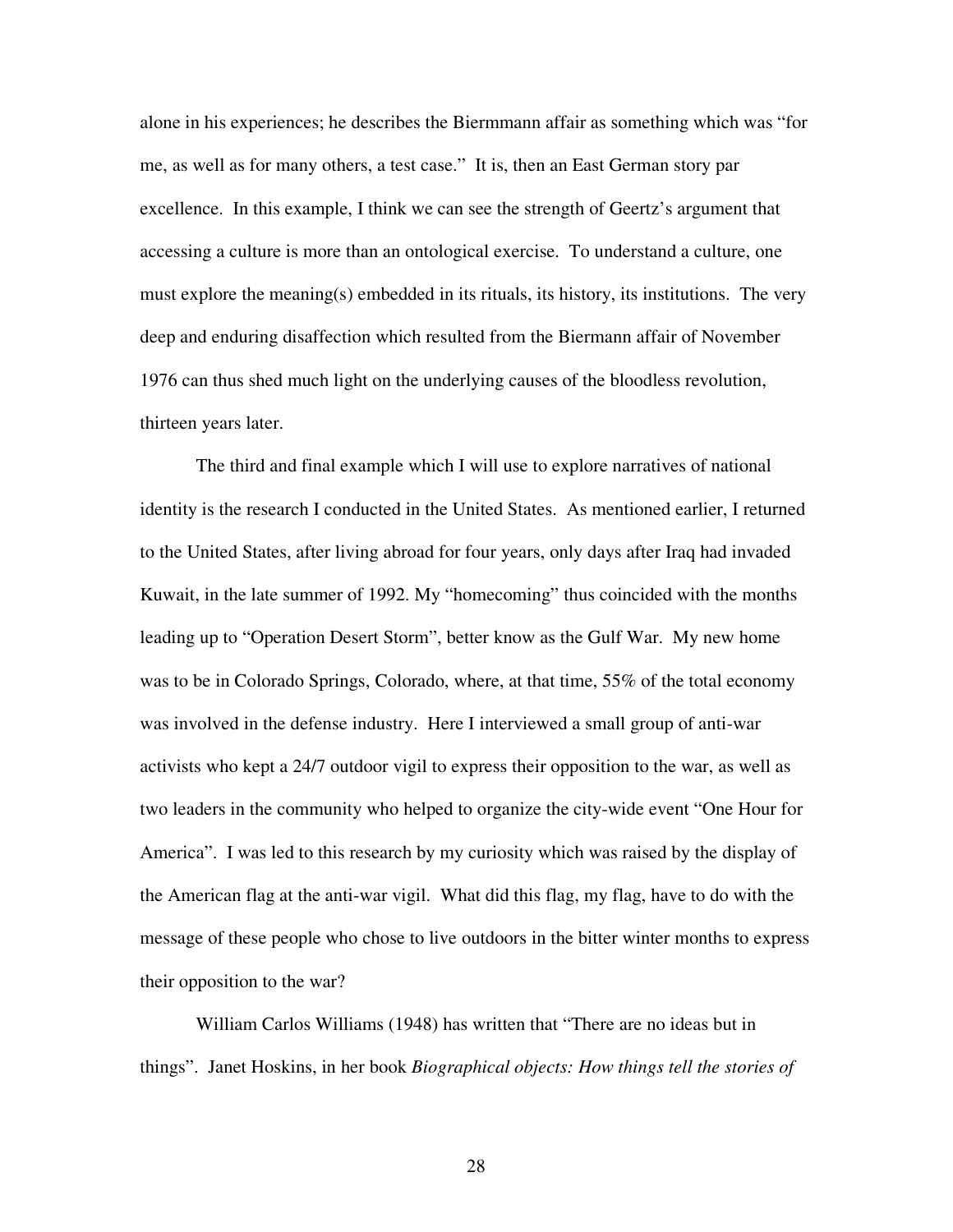*people*'s *lives* argues that objects play an important role in the personal narratives we tell and hear, and that indeed histories of objects and life histories of persons cannot be separated: "People and the things they valued were so complexly intertwined they could not be disentangled" (1998:2). Hoskins is an anthropologist whose work focuses on the Kodi people of the Eastern Indonesian island of Sumba. Hoskins argues that stories of individuals and their societies can be recounted through the exploration of the meaning of certain objects, such as the betal bag, "a sack for souls and stories" (p.25). Betal bags are "the most portable of Kodi items…almost inseparable from its owner. The deep, pleated inner pouches of the betel bag are a place of secrets and can stand for certain forms of hidden knowledge" (p.25). My research in Colorado Springs could be described as an exploration of the meaning of a particular object, the American flag. What did this symbol, these thirteen red and white stripes with the 50 stars on the blue background, mean to those who displayed it? Part of this exploration was a journey inwards: what did this flag mean to me? Is it important that people who display the same symbol share their understanding of its meaning, or is meaning to be negotiated by each individual according to their own needs, aspirations and limitations?

The anti-war activists used the language of love, responsibility and civic duty when they spoke about the motivations for their actions. They had the flag at their vigil because, they said, they loved their country. They knew that they were regarded by many in the community as being 'anti-American'; questioning their country's decision to go to war was, for their critics, a straightforward expression of disloyalty. "Go back to Bagdad" passersby shouted at them. Those who stayed at the vigil, which was located on a median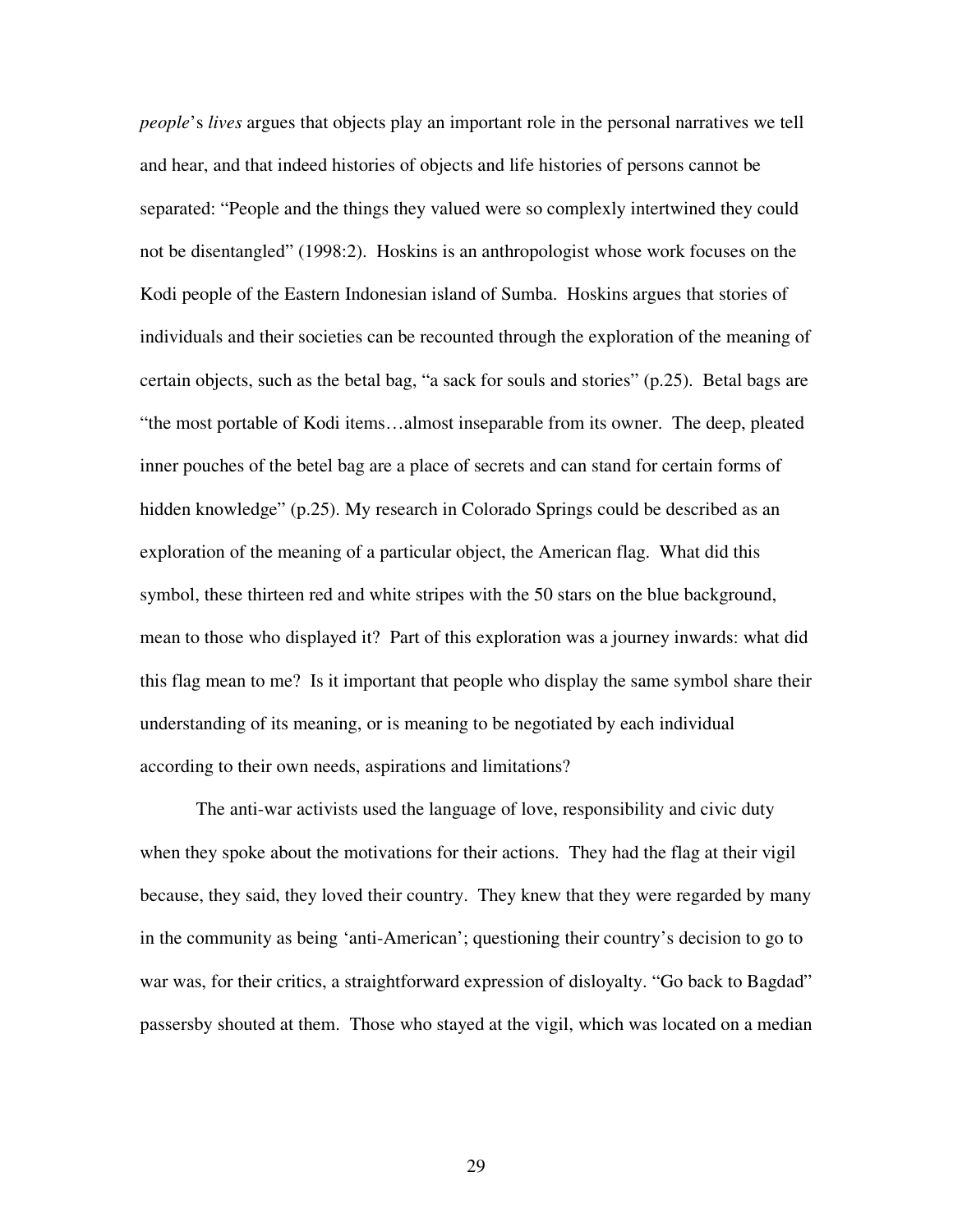in the middle of city, had to contend with being the target of sustained physical harassment:

The people of Colorado Springs… pelted us with snowballs, bottles, beer cans, tennis balls, you name it…they spat on us… tried to run us over… There were a couple of times in which people with huge American flags tried to hit us over the head with the actual flagpoles and sort of drape the flags over our heads… There was another time when this pickup truck with some rednecks stopped next to the vigil and they harassed us for a while and then they ran around us with their flag in a circle.

Clearly the protesters' attempt to tell a different kind of story of what it meant to be a good, responsible citizen created in others a response which was difficult to contain. One of the organizers of the vigil explained to me the source of the anger which their protest provoked.

We were clearly 'un-American', right? And our attempts to prove that that wasn't the case, having an American flag there for instance, served to make them, if anything, more angry… How could we hold up the American flag? We were 'bad Americans.'

In terms of learning about other cultures, my research in Colorado Springs was amongst the most educational for me of any I have ever conducted. It is interesting that here I was 'returning home' but to a culture I could not recognize as my own. If national identity is, as Brockmeier (2001) suggests, a cultural sense of belonging, what could I say about my national identity in the cultural context of a place like Colorado Springs? We were, all of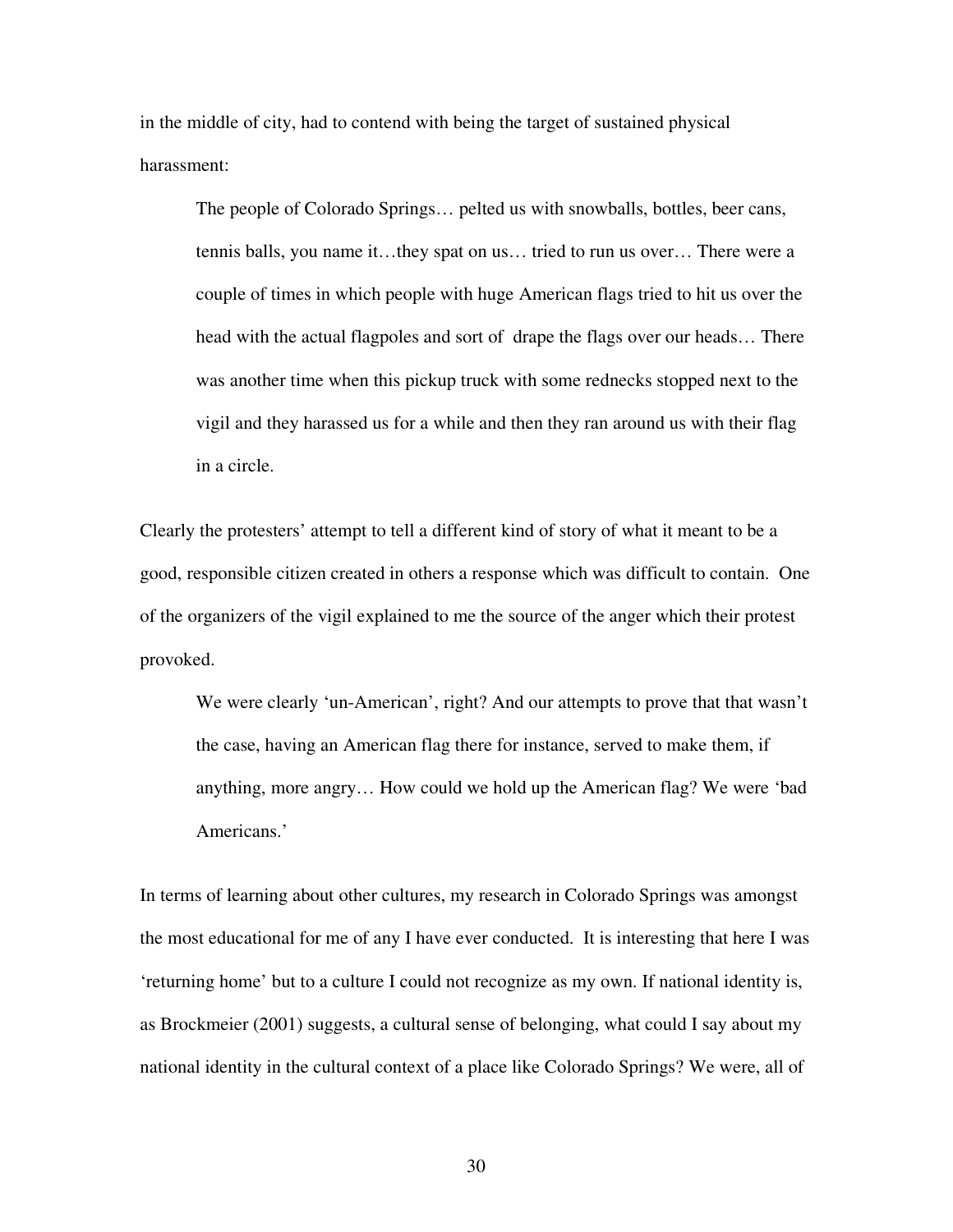us, Americans: the protestors, their tormentors, and myself. But what did we have in common? One thing which we did not have in common was a shared understanding of what this national identity meant. If culture is, as Geertz suggests, inextricably bound to questions of meaning, then in a very profound sense, those who physically threatened the anti-war protestors were operating within a different cultural framework from me, a framework which alienated and saddened me in equal measure. It was a contest over the meaning of national identity – my national identity - more than anything else, which was being physically fought over with the weapon of the US flag.

My interviews with two of the key people who organized the event "One Hour for America", approximately twenty-five thousand people who gathered together for one hour to show their support for the US troops, were very illuminating for me. One of them in particular framed the current conflict in the Gulf War in terms of what it should not be. Specifically, the spectre of Vietnam, and what he felt was the lack of the support showed to US military at that time, loomed large for him. I was intrigued by the way that the public perception of one historical event helped to frame subsequent events. This explicit correlation was exhibited not only by my respondent, but also taken up by the anti-war movement itself, which made public pleas to "support the troops by bringing them home," an inversion of the alienation expressed towards the 'baby killer' soldiers who fought in Vietnam. Indeed, everyone, from the president to civilians, appeared to be in agreement that the US did not want to have 'another Vietnam,'although the lessons to be gleaned from the conflict in Southeast Asia two decades earlier were still a point of significant departure.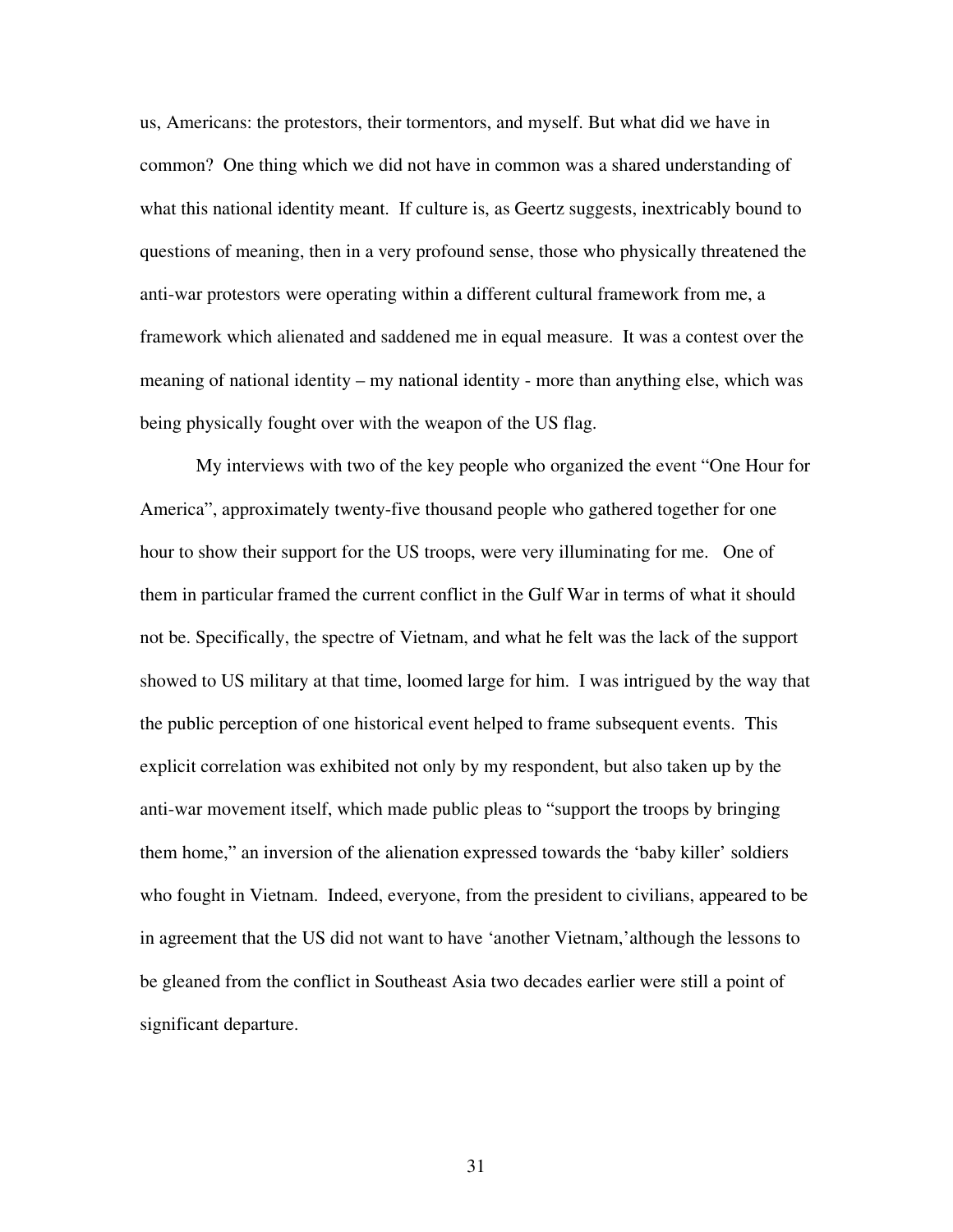What has this to do with accessing and understanding cross-cultural narratives? It is not because I was American that I could understand what my respondents were saying to me regarding their wishes to "avoid another Vietnam." But if one is conducting research outside of one's own community (however large or small that is to be defined) it is imperative to obtain a sense of what the larger narratives are which guide the selfunderstanding and therefore self-presentation of that group. Being American, having grown up in Washington DC during the late 60s and having been brought by my parents to anti-war protests on the mall, were all part of myself as I tried to listen to what was being said to me. While my personal background may have assisted me in accessing the relevant national narrative (for instance, the importance of Vietnam to the public discourse surrounding the Iraq war), it is also probable that this also contributed more significantly to the way in which I processed meaning in my research in Colorado Springs.

Welch and Piekkari (forthcoming) refer to another researcher's self report, in which the latter "explained that because she could not take anything for granted in the foreign country, she is consequently 'a better listener' there than in her home country" (p. 17). Perhaps the same could be said of me. In all likelihood, my 'insider knowledge' probably assisted me in my interviews with the protestors. While it is possible that they may have wished to articulate positions which were in subtle but important ways different to my own, generally we shared a political viewpoint, and they were aware of this when we spoke together. However, in my conversations with the two respondents who had organized One Hour for America, it was difficult for me to listen, non-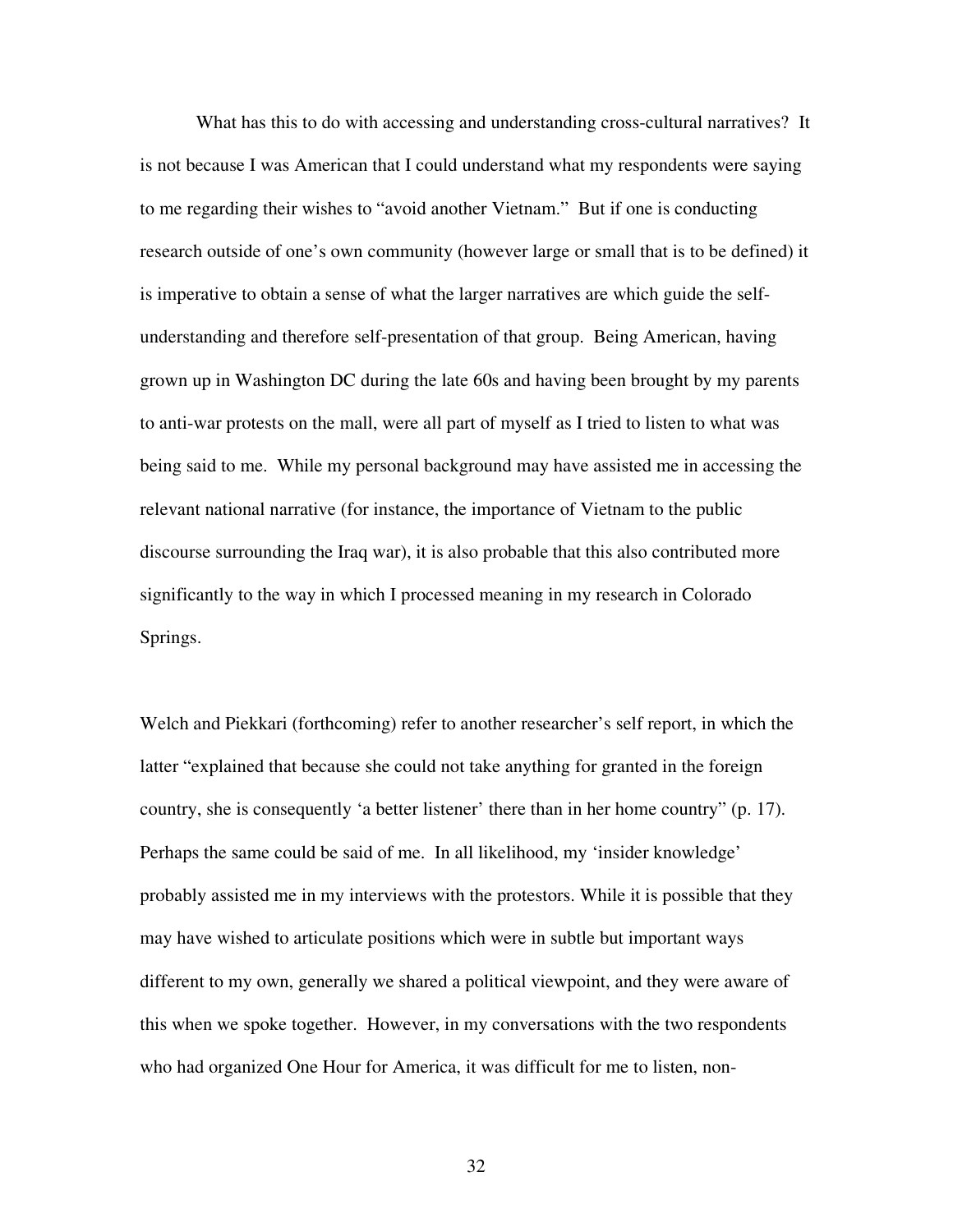judgmentally, to what they were saying to me, as I have longstanding and deeply felt beliefs about the militarism of the United States. In East Germany, I had been very open to being educated about events of which I had no knowledge, for instance the expulsion of Wolf Biermann and its importance to the dissident movement in East Germany. This is not true for my work in the United States, and it is ironic to me that in some sense I felt more of a stranger in the land of my birth than I did in my research conducted in other countries.

#### *Cross-cultural research and the construction of the 'other'*

I began this chapter by citing Erika Apfelbaum's statement: "the issue of communicating across cultural boundaries is a major challenge to the very foundations of our dominant theoretical frameworks." The language of boundaries invites questions of who is allowed in, and who must remain outside,questions which occupy both individuals and states. In some sense, these boundaries can be seen as defining features of identity – for who am I, if there is no not-I? Our sense of self (both individual and social) is built upon the premise of the existence of an other, and it this critical construction of boundary which lies between them.

If this is so, then the veracity of Apfelbaum's statement becomes apparent: our dominant theoretical frameworks are ones that emphasize the importance of boundaries, which function to distinguish between 'us' and 'them.' Our socialization leads us to be deeply invested in the meanings attached to these boundaries, and we come to believe in the moral superiority of the position from which we emanate. The discourse of autonomy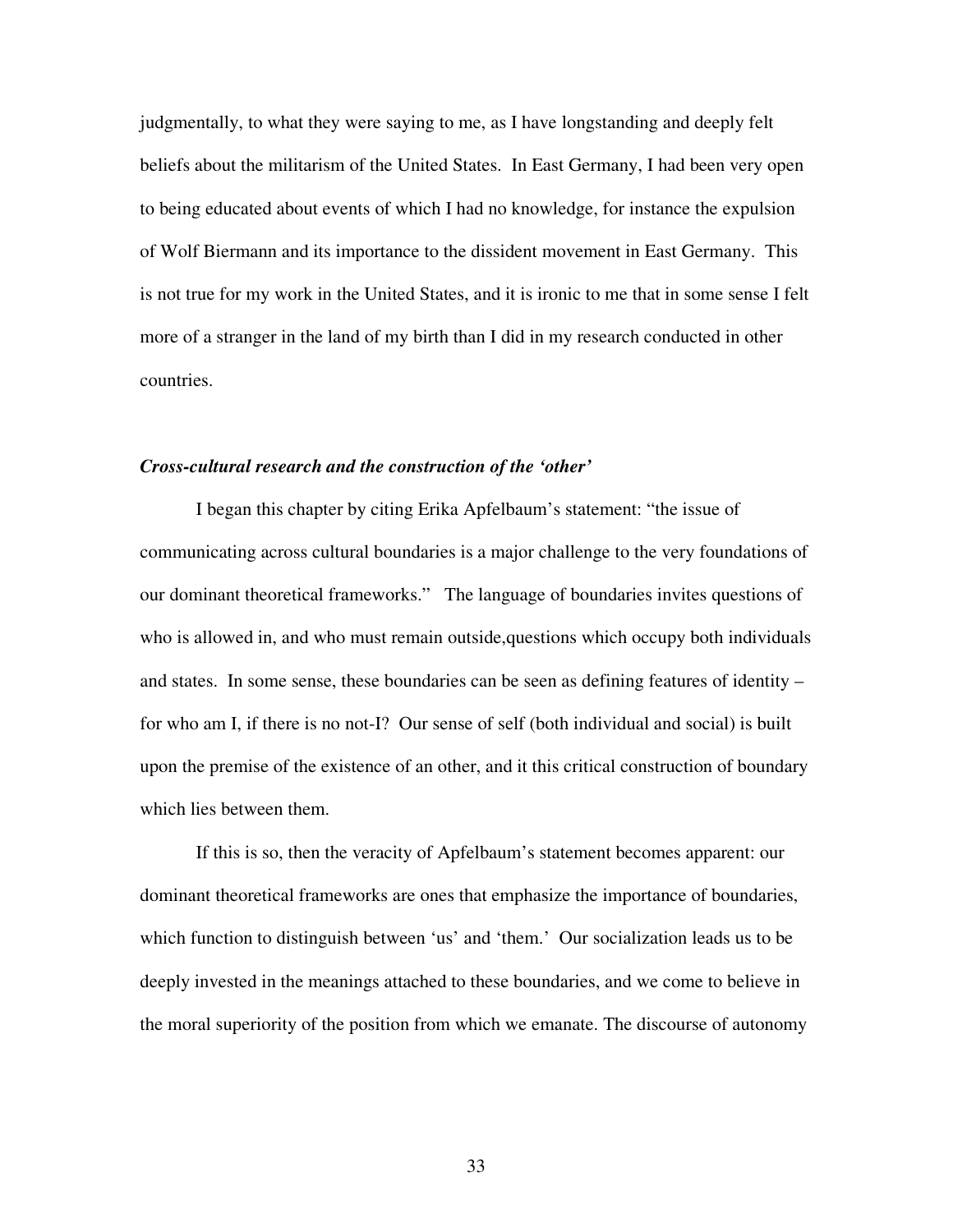and individuality, a defining feature our culture, is built upon the assumption that such boundaries are and should be impermeable. To cross boundaries is to risk the self. Cross-cultural research is, at its heart, a deeply risky venture.

When I began thinking about writing this article, I conducted a review of the existing literature on living and being in cultures other than one's own. Although I had myself been doing this for approximately twenty years, I had never really encountered this large 'self-help' genre of writing, aimed at those who find themselves having to live abroad. The review made me aware of other's basic assumptions regarding the nature of living in another culture: 1) it is assumed that this experience will be traumatic, and as such the literature is full of suggested mechanisms for minimizing shock; and 2) writers, and presumably consumers, of such books and manuals regard the 'home community' as one which is primarily homogenous, a group with shared values, understandings, and communication styles, not to mention taste in food and dress. What seemed to characterize most of the articles and books which I read (e.g. Shames 1997; Sorti 2001; Sorti 1994) is that there is a shared assumption that encountering 'others' is problematic, and the aim of these materials was to put coping mechanisms in place.

Not only have I never shared these two basic assumptions (regarding the traumatic nature of cross-cultural encounters and the homogeneity of the home community), but they are in conflict with my own models of understanding. How is that we define our home community, what is it that binds us together? What is the stuff of cultural belonging? Where we derive our most profound sense of belonging, that community which helps to define for ourselves who we are, is a place in flux, not only across our lifetimes, but even across our days. I believe that the construction of a static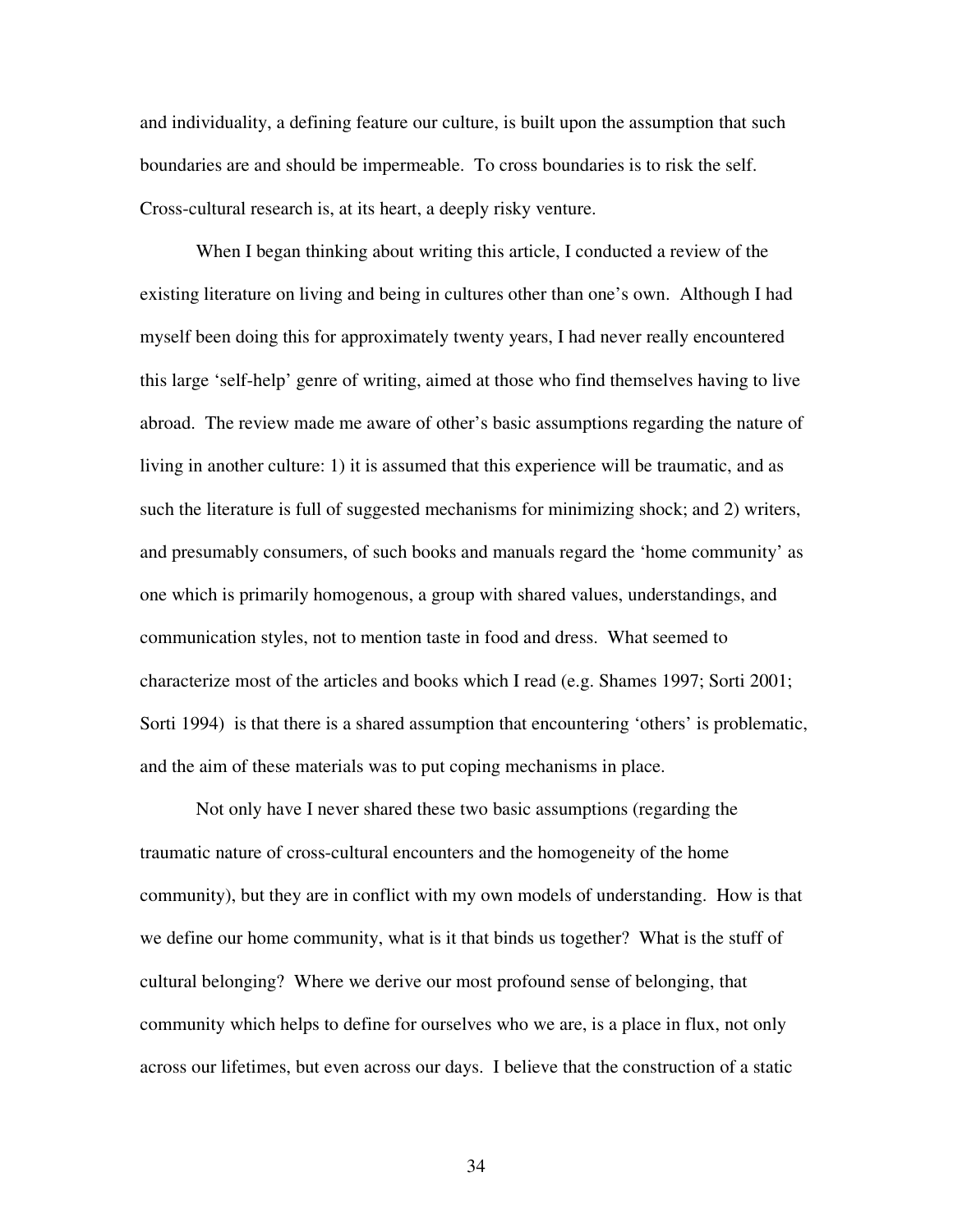'home' community, marked by shared values, is just that, a construction, albeit it one of deep personal and social significance, which resides in the imagination of individuals. Many of us experience our home, and the meaning of home, in conflicting and sometimes even incoherent ways. The reality of who we are, and where we belong, is rarely so simple as the picture of static homogeneity would suggest.

If we accept that home is a more fluid category which might be the location of a range of contradictory social practices, then our understanding of the other is also made more porous. For part of accessing the world of an other is the critical realization, that the way we see and understand life is a function of our own narrative imagination, something which is itself profoundly affected by cultural location and practices. In *Gone with the wind*, the character Scarlett O'Hara finds ultimate solace in the brown earth of the grounds of Tara, the plantation on which she grew up. But while home is or can be a physical place, it is more often than not something which resides within us, a composite picture of where we have come from, which lends strength to us as we set out to explore other new places.

When, in 1990, I first knew that I would be moving back to the United States, after living abroad for several years, I constructed this as going 'home.' In fact the reality was far more complicated than that. I had been forever transformed, the embodiment of Bhabha's "cultural hybridization", by the experiences I had had while living away from my 'homeland.' I had very little in common with many of the residents of Colorado Springs, my new 'home'. I could not understand how they could assault their fellow citizens, our fellow citizens, physically harming them with broken glass bottles or attacking them with a flag pole, simply because they had a different idea of what it meant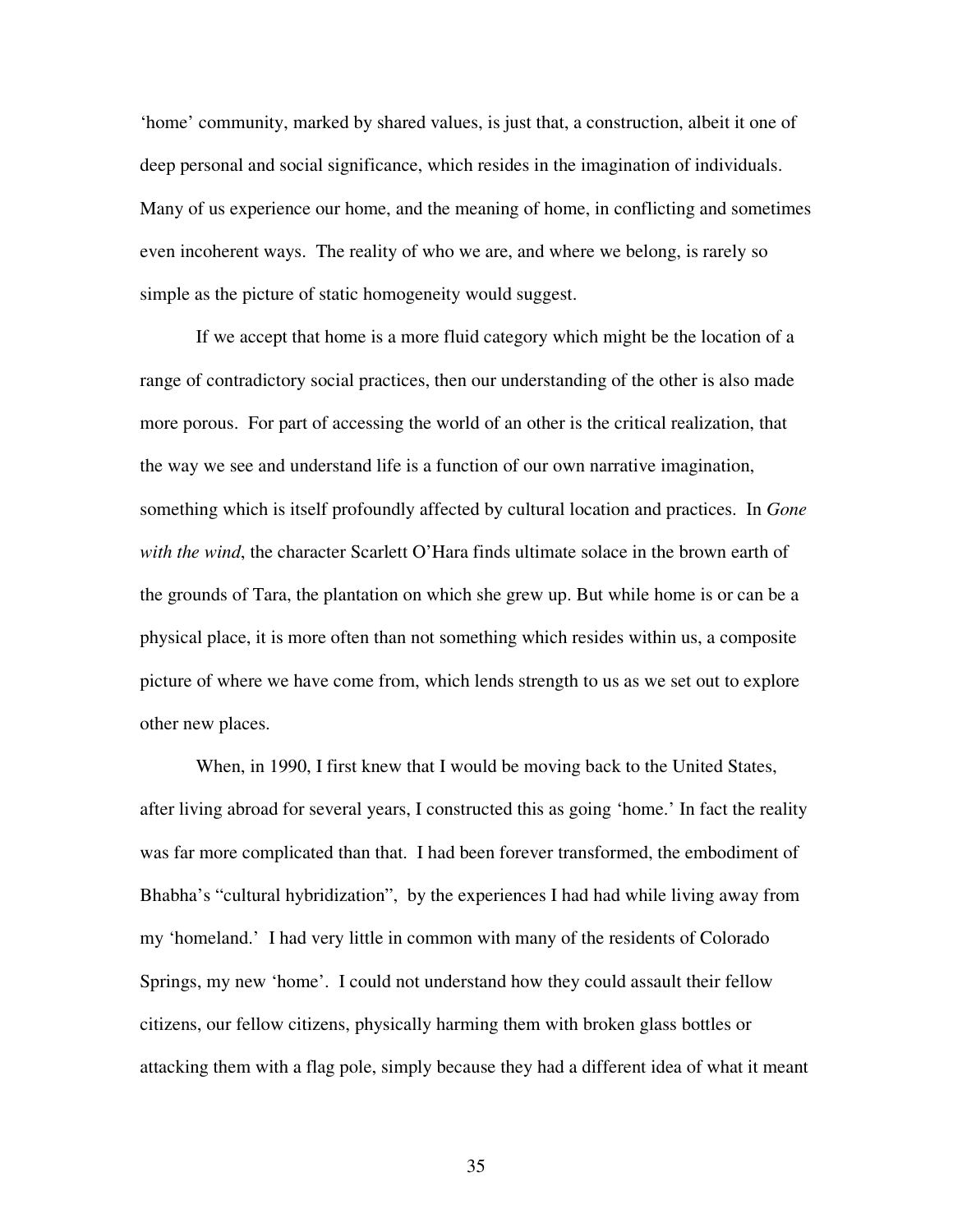to be a responsible American. Home for me was both smaller and larger than the country of my birth.

The self-help literature on how to survive exposure to, and possible immersion in other cultures was perplexing for me in its depiction of such experiences as essentially traumatic. Why should this be so? Genuinely opening up oneself to listening to any other person, and even on occasion to oneself, is a raw experience. Ryen, (2003) notes the recent growth in cross-cultural research, much of which emphasizes the "methodological difficulties of transporting experiential data across cultures (2001:335). Ryen herself documents some of the "communicative hurdles" (p. 336) which she has encountered, but not all of these seem unique to cross-cultural research. For instance, problems associated with "erotic experiences in the field" (p. 338) have been written about by other researchers operating within their "home culture" (eg Kong, Mahoney and Plummer 2002). However, one key challenge which Ryen identifies is to "get hold of the data in the form they are stored in the interviewee's cultural reservoir" (p. 226). This can be particularly problematic, for as researchers we have been trained to orient ourselves towards obtaining findings which must fit within the framework of understanding which we have constructed in advance. But this very process limits the possibilities of emerging oneself in wholly new ways of thinking, which is the essence of engagement with the other. If we are unable to release ourselves from the frameworks of meaning with which we are already acquainted, then we stand little possibility of learning something new.

Equally, in this journey to understand 'the other', we must accept that what we learn, and what we 'uncover' about their experiences, as mediated through our own interpretive lens, will always and can only ever be a partial knowledge. Sometimes those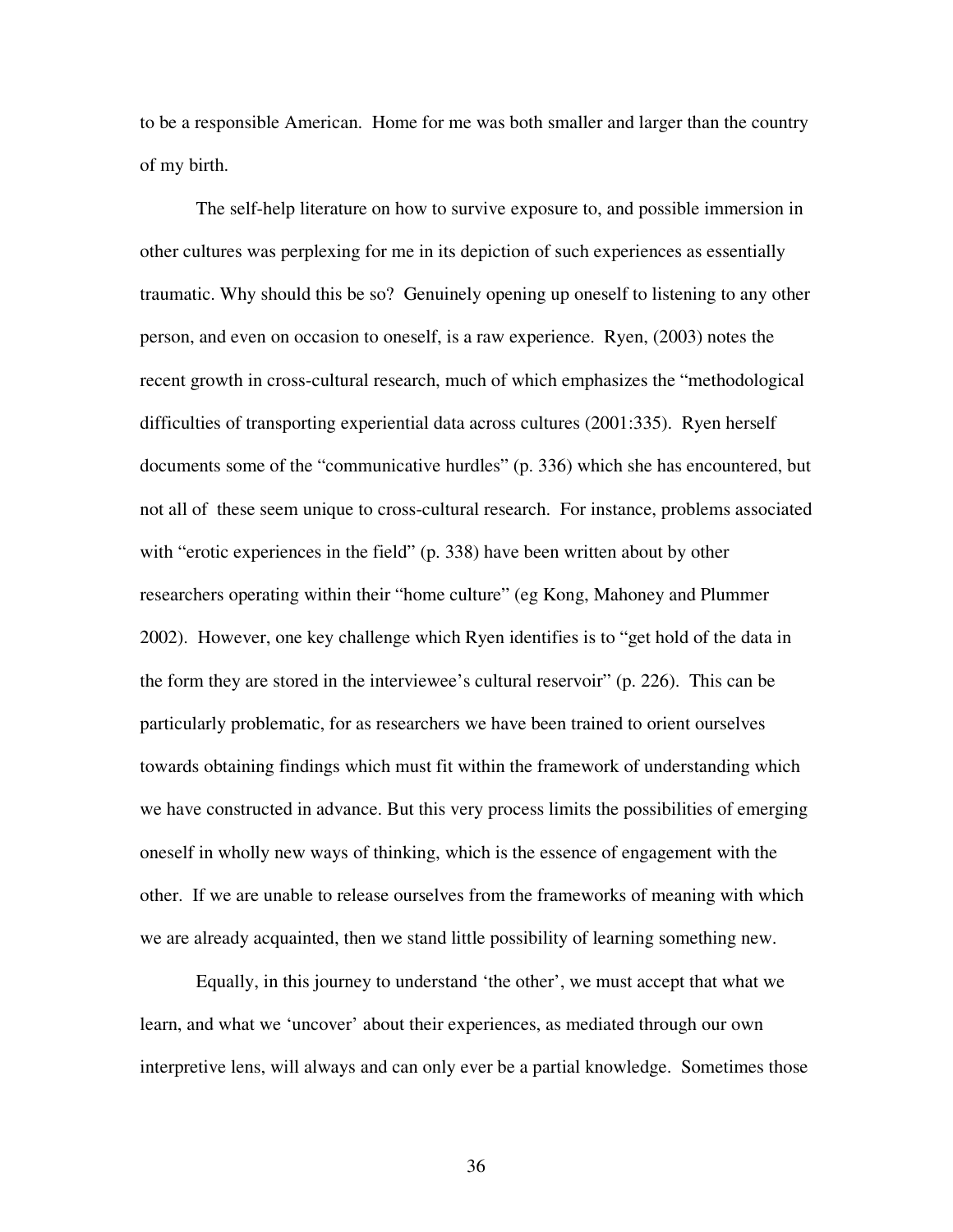experiences which lie most deeply within the self "defy narrative expression because they are not completely known, grasped, nor understood" (Apfelbaum 2001:2). This 'nonnarratability' can be especially common in cases of severe trauma, "the analysis of the difficulties of communication across traumatic boundaries is equally relevant when people attempt to communicate across cultural boundaries" (Apfelbaum 2001:31). Once we begin to explore the potential of our imaginations to expose us to new and different realities, we soon encounter "the limits of each person's access to every other… The habits of wonder... define the other person as spacious and deep, with qualitative differences from oneself and hidden places worthy of respect" (Nussbaum 1997:89-90). It is then incumbent upon researchers to attend not only to that which is said, but to that which is not said, "the silence and the 'unspoken' ('le non-dit') (Apfelbaum 2000:172). We must be comfortable knowing that we do not, and can never, know all about another; equally, we must resist the temptation to over-interpret those empty spaces which lie within our conversations

The possibility, and the limits of the possibility, of conversing with others, through speech and through silence, needn't only be explored on journeys to distant, 'other' cultures. There are potentially new partners for dialogue within one's own neighborhood, perhaps even within one's family. When we acknowledge that there may be much we do not know even about those with whom we are most intimate, the possibility of listening, and of being able to hear something new, becomes more promising. All the while, we accept that our "interpretations are provisional" and that our own life experiences "both enable and inhibit particular kinds of insights" (Rosaldo 1989:8).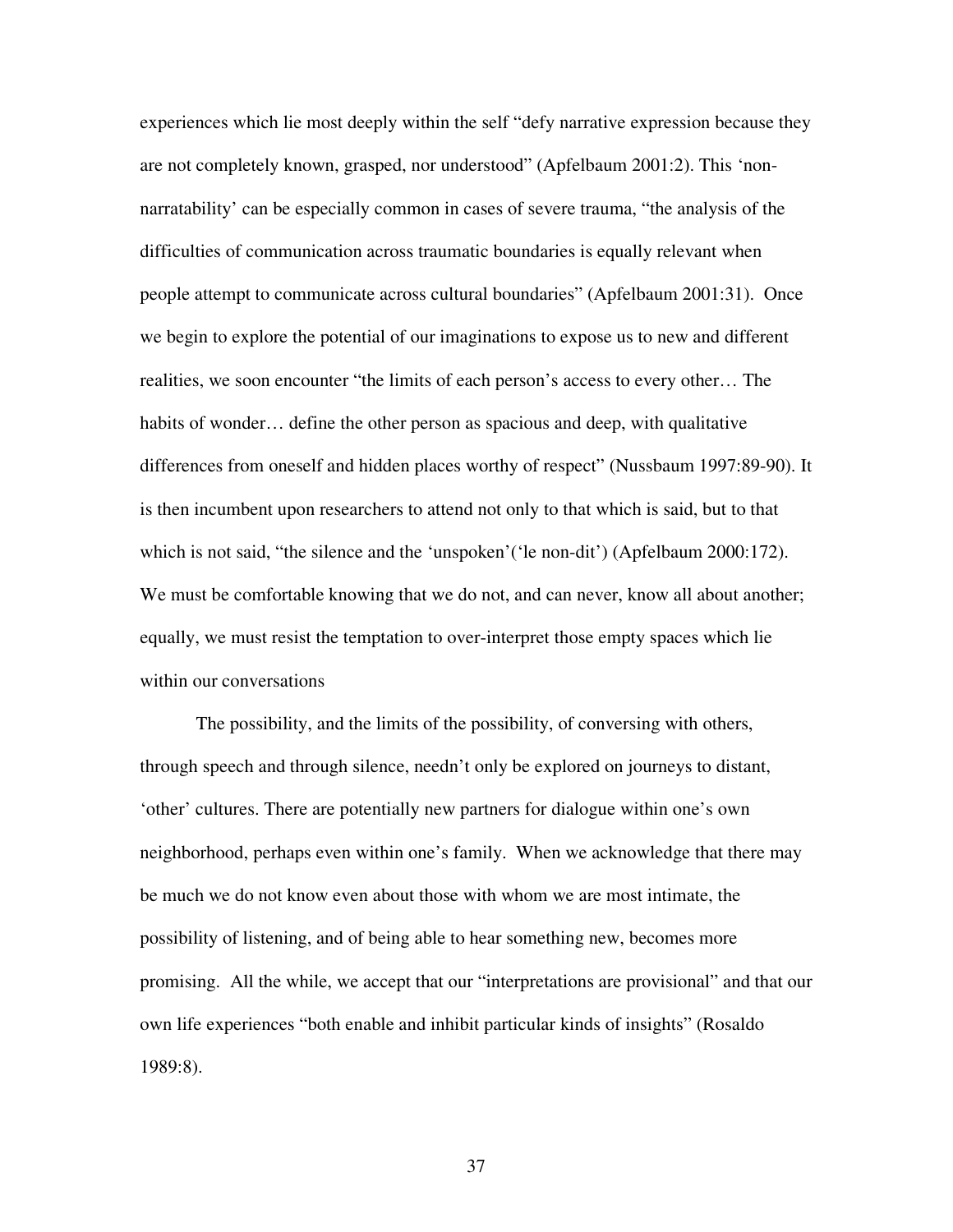This chapter is written from the viewpoint of one who has lived outside of her native homeland for fifteen of the last twenty years. Although I was asked to write about cross-cultural narrative research, this has expanded to a larger discussion of living between cultural boundaries. Interestingly, when I first moved abroad to conduct my doctoral research, my intention was to return 'home' after three years. But my understanding of myself and of my home were themselves transformed by my experiences in those three years. I believe that anyone who is genuinely touched by dialogues with others will be forever changed by that experience. The book *The art of coming home* (Storti 2001) begins by describing the 'complicated and usually difficult experience' of the reentry to the home culture. The phenomenon now known as 'reverse culture shock' is reputably 'more difficult than adjusting overseas ever was.' (p. xiv) The introduction to the book opens with a quote from Somerset Maugham's *The gentleman in the parlour*: "When I go back I know I shall be out of it; we fellows who've spent our lives out here always are." (p. xiii) Maybe those of us who live and work between cultural boundaries are forever destined to be 'out of it' or perhaps more accurately, simultaneously occupy the contradictory positions of insider and outsider. Our narrative research – in terms of what we choose to explore and how we make sense of the phenomenon we observe - is at least partially a product of our narrative identity, which is itself located at the intersection of different cultures.

Our narrative imagination is our most valuable tool in our exploration of others' worlds, for it assists us in seeing beyond the immediately visible. It is our ability to imagine other "possible lives" (Brockmeier 2005) – our own and others – that creates our bond with "diverse social and historical worlds" (Brockmeier 2005). Without this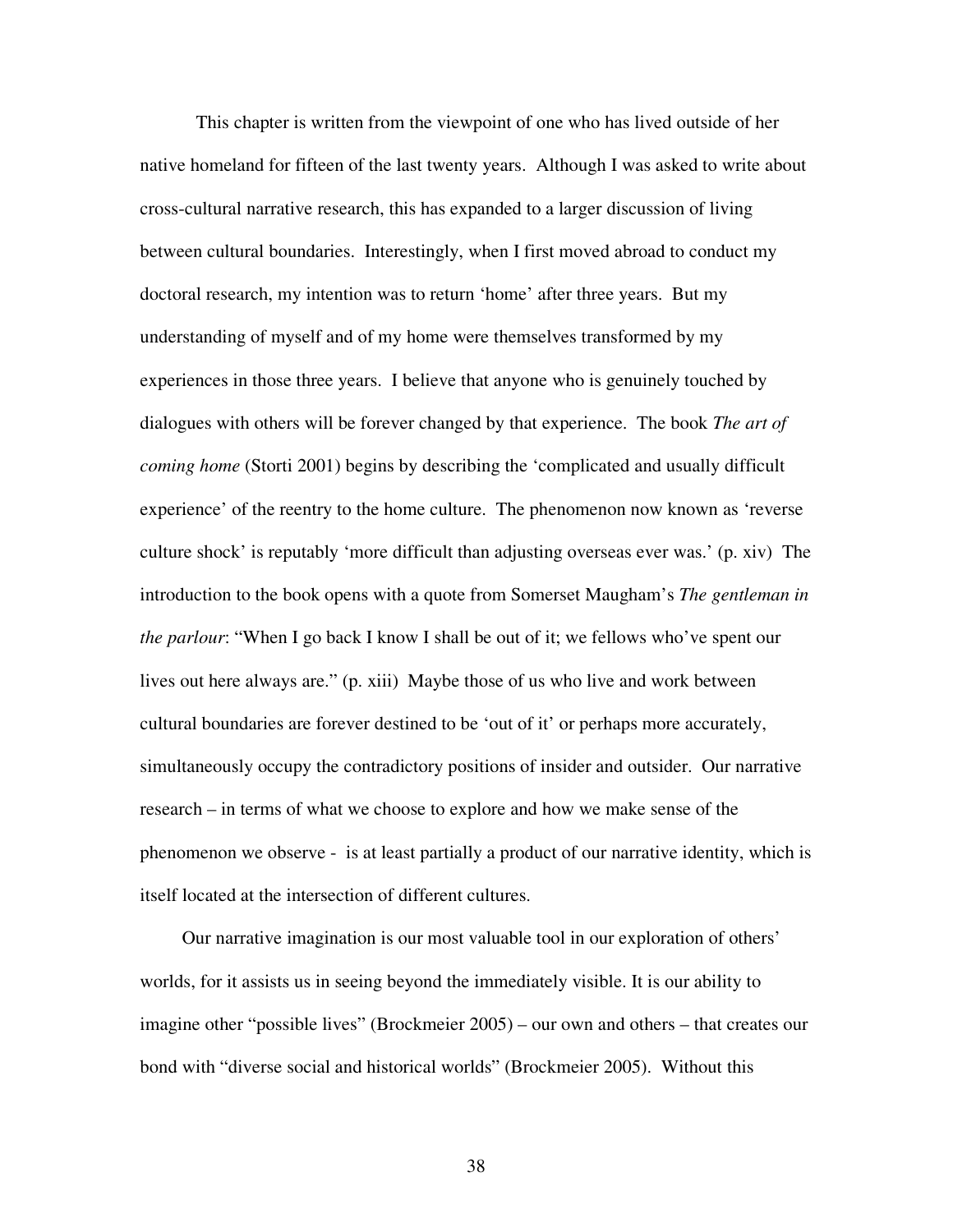imagination, we are forever restricted to the world as we know it, which is a very limited place to be.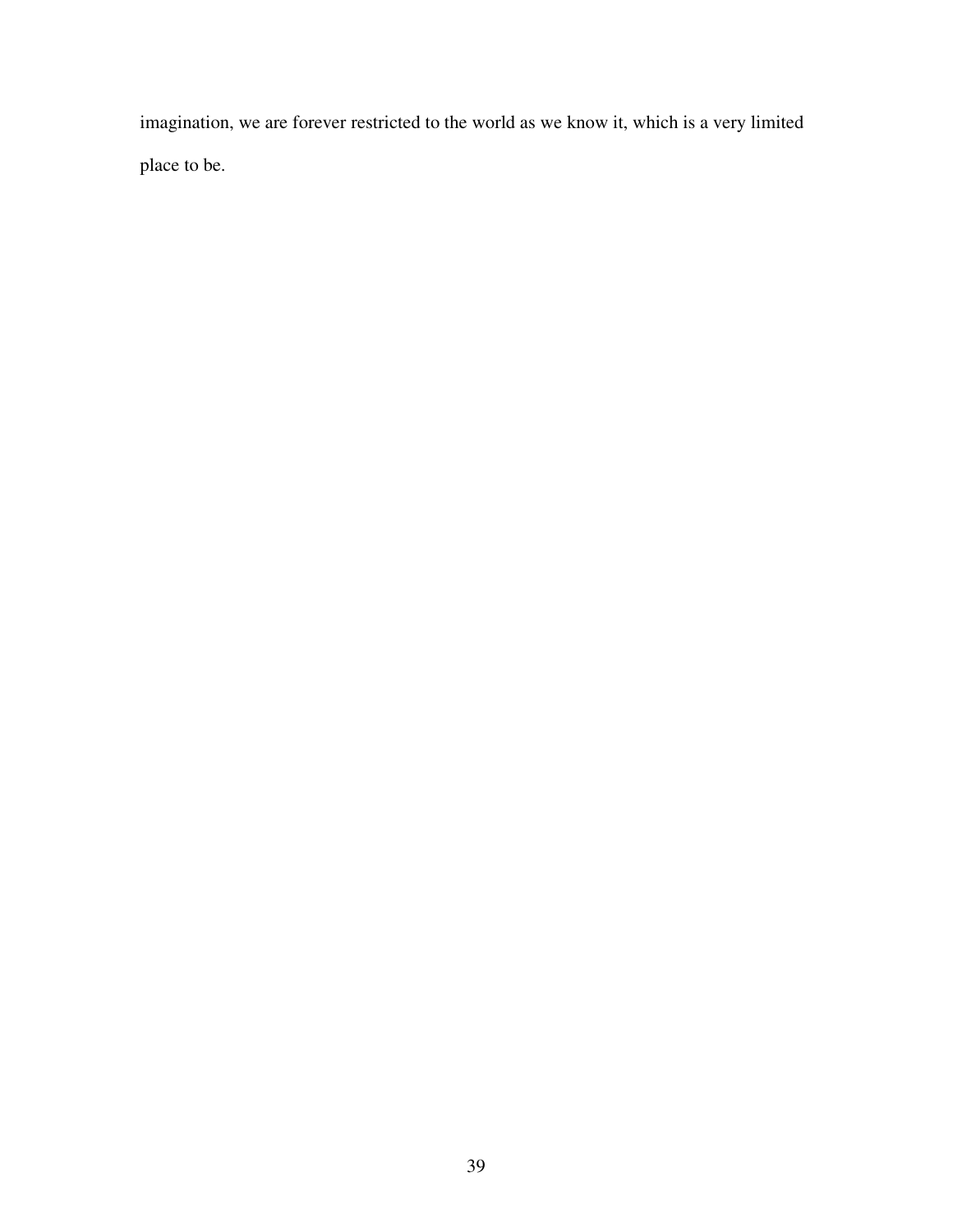# *Bibliography*

- Anderson, B. (1983) *Imagined Communities: Reflections on the Origin and Spread of Nationalism*
- Andrews, M. (forthcoming) *Constructing and interpreting Political Narratives* Cambridge: Cambridge University Press.

---, (1998) "One Hundred Miles of Lives: The Stasi files as a People's History of East Germany" *Oral History* Vol. 26, No. 1: 24-31.

- ---, (2003a) "Conversations through the years: Reflections on age and meaning" (Keynote speaker).  $4<sup>th</sup>$  International Symposium on Cultural Gerontology; Tampere, Finland. Published in conference proceedings.
- ---, (2003b) "Continuity and discontinuity of East German identity following the fall of the Berlin Wall: A case study" in Gready, Paul, ed, *Cultures of political transition: Memory, identity and voice* (pp. 107-126). London: Pluto Press*.*
- ---, (1995) "Against Good Advice: Reflections on Conducting Research in a Country Where You Don't Speak the Language" *Oral History Review* 20/1: 75-86.
- Apfelbaum, E. (2000) "The impact of culture in the face of genocide: Sturggling between a silenced home culture and a foreign host culture" in Squire, C., ed. *Culture in Psychology* (pp. 163-174). London: Routledge.
- ---, (2001) "The dread: An essay on communication across cultural boundaries" *The international journal of critical psychology* 4: 19-35.
- Berdahl, D. (1999) "(N)Ostalgie' for the present: Memory, longing, and East German things" *Ethnos* Vol 64, No. 2: 192-211.
- Bhabha, H.K. (1994) *The location of culture* London: Routledge.
- Branson, N. (1975) *Britain in the nineteen twenties* London: Wiedenfield and Nicolson.
- Brockmeier, J. (2001) "Texts and other symbolic spaces" *Mind, culture and activity* 8(3): 215-230.
- ---, (2002a) "Searching for cultural memory" *Culture and psychology* Vol. 8, No. 1:5-14.
- ---, (2002b) "Remembering and forgetting: Narrative as Cultural memory" *Culture and psychology* Vol. 8, No. 1: 15-43.
- ---, (2005) "Reaching for meaning: Human agency and the narrative imagination" *Theory and Psychology* Special Issue on Holzkamp.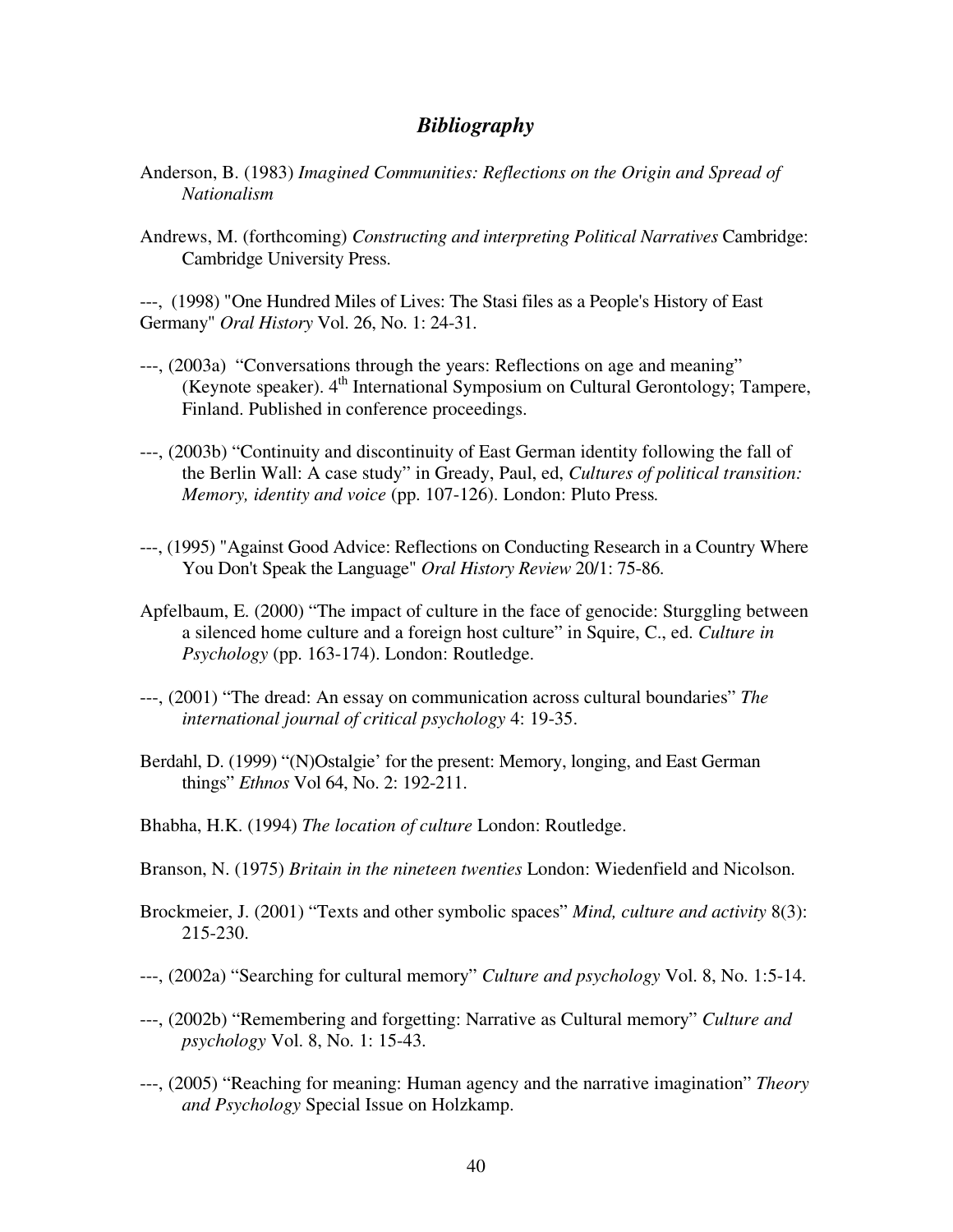- Geertz, C. (1973) *The interpretation of cultures: Selected essays* New York: Basic Books.
- Gready, P. (forthcoming) in *Doing narrative research* Squire, C., M. Tamboukou, and M. Andrews, eds. London: Sage.
- Jouve, N.W. (1991) *White woman speaks with forked tongue: Criticism as autobiography* London: Routledge.
- Henri, Y. (2003) "Reconciling reconciliation: A personal and public journey of testifying before the South African Truth and Reconciliation Commission" in Gready, Paul, ed, *Cultures of political transition: Memory, identity and voice* (pp. 262-275). London: Pluto Press*.*
- Hoskins, J. (1998) *Biographical objects: How things tell the stories of people's lives* London: Routledge.
- Kegan, R. (1984?) *The evolving self* Cambridge, MA: Harvard University Press.
- Kong, T., D. Mahoney, and K.Plummer (2002) "Queering the interview" in Gubrium, J. and J. Holstein, eds. *Handbook of interview research: Context and method* (pp. 239-258). Thousand Oaks: Sage.
- Langellier, K.M. (2000) "'You're marked': Breast cancer, tattoo and the narrative performance of identity" in J. Brockmeier and D. Carbaugh, eds. *Narrative and identity: Studies in autobiography, self and culture* (pp. 145-184). Amsterdam: John Benjamins.
- Lifton, R.J. (1986) *The Nazi doctors: Medical killing and the psychology of genocide* New York: Basic Books.
- Mills, C. W. (1959) *The sociological imagination* New York: Grove Press.
- Moffitt, D., ed. (1999) *Between two silences: Talking with Peter Brook* London: Methuen.
- Nussbaum, M. (1997) *Cultivating humanity: A classical defense of reform in education* Cambridge, MA: Harvard University Press.
- Roβteutscher, S. (April 2000) "Competing narratives and the social construction of reality: The GDR in transition" *German Politics* Vol. 9. No. 1: 61-82.
- Rosaldo, R. (1989) *Culture and truth: The remaking of social analysis* London: Routledge.